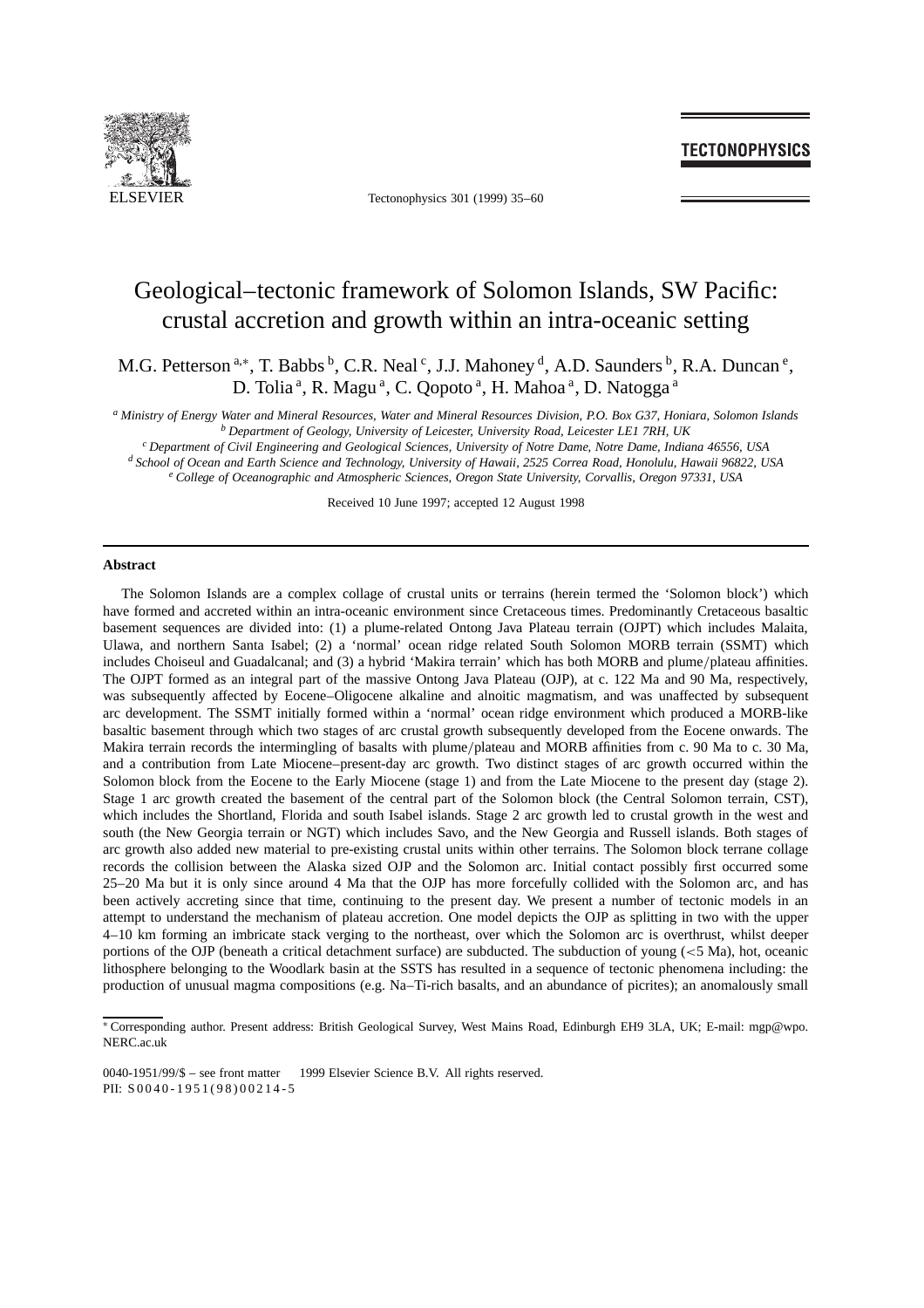arc–trench gap between the SSTS and the Quaternary–Recent arc front; calc-alkaline arc growth within the downgoing Woodlark basin lithospheric plate as a consequence of calc-alkaline magma transfer along leaky NE–SW-trending faults; rapid fore-arc uplift; and rapid infilling of intra-arc basins. The present-day highly oblique collision between the Pacific and Australian plates has resulted in the formation of rhombohedral intra- and back-arc basins. © 1999 Elsevier Science B.V. All rights reserved.

*Keywords:* terrains; ocean plateaus; island arcs; accretion; basement geochemistry; Solomon Islands

## **1. Background and context: a 'terrain' framework for Solomon Islands**

Ever since the work of Coleman during the 1960's and 1970's (e.g. Coleman, 1965, 1966, 1970) his 'geological province model' (see below) has been the template for the broad geological framework of Solomon Islands. The Coleman province model has been much cited and is a great testament to Dr. Coleman, not least that the model has remained relevant for so long. However, since the 1970's and 1980's, a wealth of new geological, geophysical, geochronological, and geochemical data have become available. This paper draws particularly on data which have been derived from recent geological surveys by the Mineral Resources Division of the Solomon Islands Government and geochemical research undertaken since 1992 by several of the present authors.

The model presented below uses the concept of a 'terrain' as opposed to a terrane sensu stricto. We use the term 'terrain' to subdivide Solomon Islands into a number of geological sub-units which are distinct from one another in terms of gross basement geology, arc development, and geochronology, and can be defined by relatively simple geochemical, tectonic, and geological criteria. Some of the 'terrains' are 'terranes' sensu stricto in the sense that they have had a unique geological history and are separated from other 'terrains' by terrane-bounding faults. Other terrains have less well defined relationships with their neighbouring terrains. The value of using the terrain approach is that it allows a geological framework model of Solomon Islands to be devised which reflects the dynamic tectonic evolution and terrain accretion processes which have been involved in forming the present-day Solomon Island Archipelago. The model has several immediate applications to research areas such as mineral exploration and metallogenic modelling, and intra-oceanic tectonics.

#### **2. Tectonic setting of the Solomon Islands**

The Solomon Islands form an archipelago situated between longitudes 156º to 170ºE, and latitudes 5º to 12ºS (Fig. 1). This paper concentrates on the larger islands which form the characteristic NW–SE-trending double chain of islands comprising Choiseul, the New Georgia Group, Santa Isabel, Guadalcanal, Malaita and Makira (San Cristobal). The eastern Santa Cruz Group is, in geological terms, part of the Vanuatuan arc system and is excluded from this discussion. The islands of New Britain, Bougainville, Solomon Islands, and Vanuatu are termed the 'Greater Melanesian Arc' (e.g. Kroenke, 1984) which marks the collisional zone between the Australian and Pacific plates (Fig. 1).

The Solomon Islands are a collage of crustal units with discrete and complex geological histories, and which form an upstanding topographic block measuring 1200 km by 250 km, oriented NW–SE, and surrounded by relatively deep ocean floor to the northeast and southwest (Fig. 1). *The Solomon block* itself comprises a series of islands and submarine basins. The sedimentary basins have accumulated sediment thicknesses of up to 4–7 km (Coleman, 1989). The bulk of the basin sediment fill is younger than Pliocene in age, although older Eocene sediments are present (Coleman, 1989). Auzende et al. (1994) suggest that basin development accelerated during Pliocene–Recent times as a result of increased transpression between the Australian and Pacific plates.

The Solomon block is bounded by two trench systems: the *Vitiaz trench* (locally named the North Solomon trench) to the northeast and the *New Britain–San Cristobal* trench (in this paper termed the *South Solomon trench system or SSTS*) to the southwest (Fig. 1). The Vitiaz trench extends for a distance of some 2500–3000 km and attains depths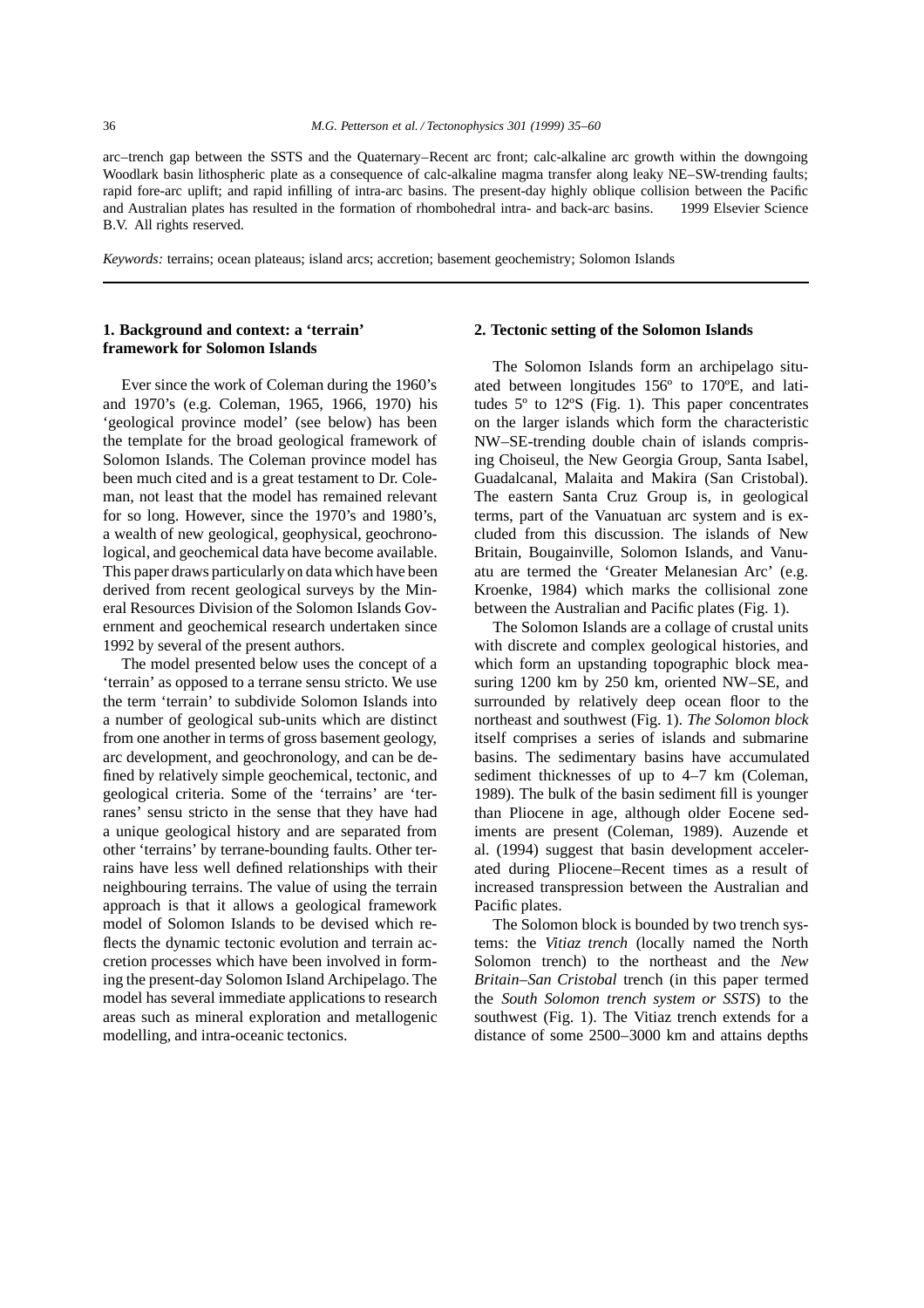

Fig. 1. The Solomon Islands form an island archipelago and are part of the Greater Melanesian arc system. The Malaita anticlinorium is an obducted part of the Ontong Java Plateau (OJP). The bulk of the OJP is situated north of the Vitiaz trench. A number of young ocean basins (e.g. the Woodlark basin) and oceanic 'plateaus' of variable origin are situated to the south and west of the Solomons. Note the highly oblique angle of collision between the Pacific and Australian plates.

of 3000–6000 m. The SSTS comprises two deep trenches (up to 8–9000 m deep in the New Britain area and 7500 m in the San Cristobal/Makira area, Kroenke et al., 1983) linked by a much shallower and ill defined trench system between the islands of Guadalcanal and Bougainville (maximum depths of 2500–5000 m). The Vitiaz trench used to be considered to be relatively inactive seismically, and was interpreted as a relict subduction-related trench which was active between the Eocene and Early Miocene becoming inactive when the Ontong Java Plateau began impinging on the Solomon block at some 25– 20 Ma (e.g. Coleman and Kroenke, 1981; Kroenke, 1984; Yan and Kroenke, 1993). However, seismic and swath mapping evidence presented by Cooper and Taylor (1984), Sopacmaps (1994), Auzende et al. (1996) and most recently by Miura et al. (1996) and Mann et al. (1998) have demonstrated that southwest-directed subduction beneath the Vitiaz trench is still proceeding. The SSTS marks the site of northeast-directed subduction of the Australian plate beneath the Pacific plate, with the San Cristobal Benioff zone recording subduction to 700 km (Dunkley, 1983; Cooper and Taylor, 1984; Petterson, 1995).

A number of relatively small and young ocean basins are situated to the south and west of the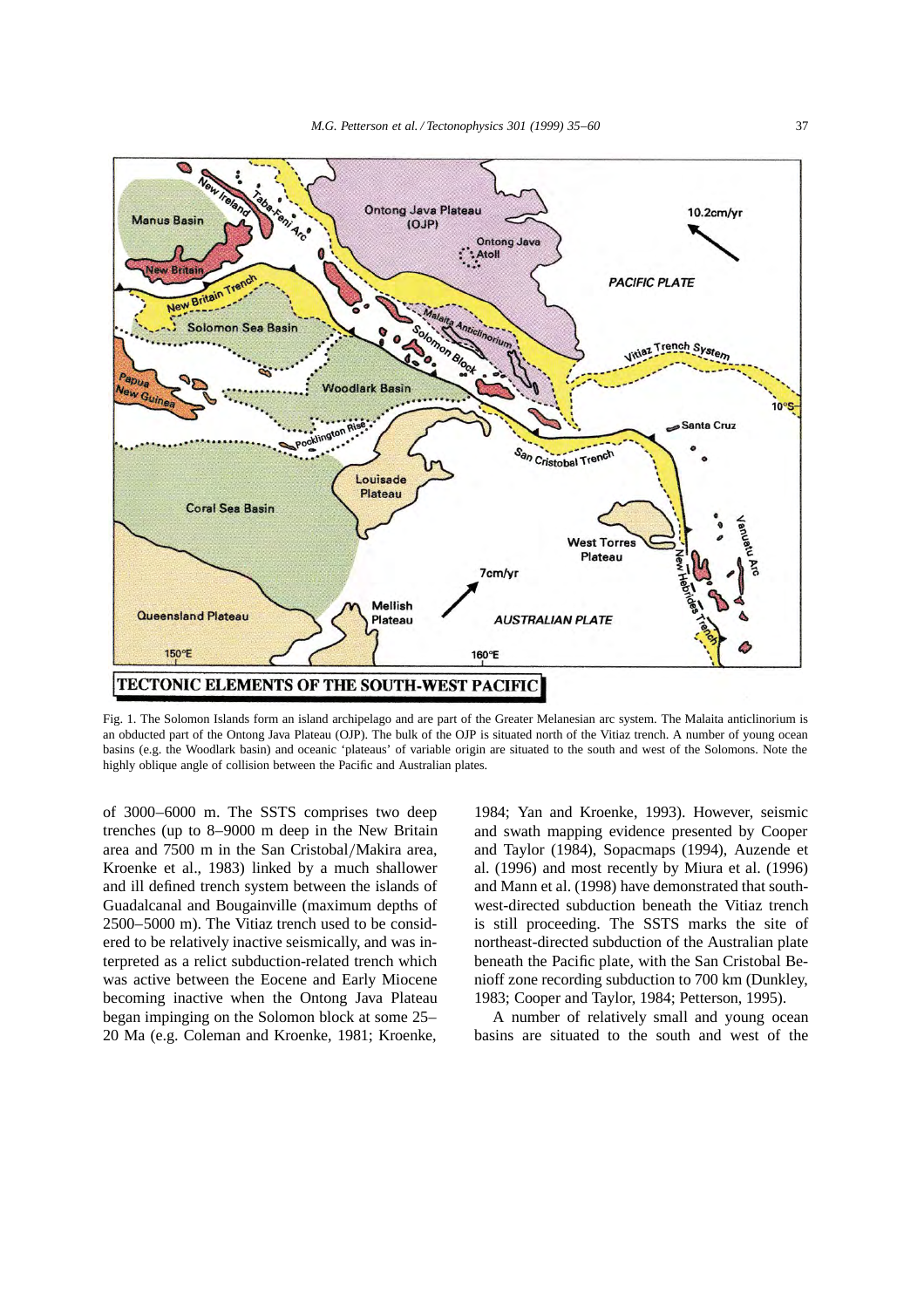

Fig. 2. Terrain model of Solomon Islands. Five crustal units are identified on the basis of distinctive lithology, age, and geochemistry of basement sequences and presence/absence of arc sequences. See text for details.

Solomon block, such as the Solomon Sea and Manus basins (Figs. 1 and 2). *The Woodlark basin* is particularly important to the Solomon terrains model as a number of large, geochemically evolved andesitic to dacitic volcanic structures are present within the Woodlark basin, south of the SSTS (e.g. the Simbo and Ghizo ridges and Coleman and Kan Keoki seamounts described by Taylor and Exon, 1987 and Crook and Taylor, 1994). The Woodlark basin is an actively spreading marginal basin situated at the northern edge of the Australian plate. The boundary between the Woodlark basin and the Solomon block is a trench–trench–transform triple margin. Spreading began in the Woodlark basin at some 5 Ma and unusual high-Ti and high-Na basalts have been dredged from the basin (Johnson et al., 1987; Perfit et al., 1987; Staudigel et al., 1987; Crook and Taylor, 1994). Subduction of the Woodlark basin beneath the Solomon block has resulted in: (1) tectonic uplift of the Solomon block; (2) the production of picrites in the New Georgia area; (3) leakage of calc-alkaline material from source regions north of the SSTS to the Woodlark basin itself (south of the SSTS) through NE–SW-trending transform faults; (4) an anomalously small arc–trench gap (for example the active Kavachi volcano is situated only some 30 km north of the SSTS; Johnson and Tuni, 1987) and; (5) increased coupling between the Pacific and Australian plates (e.g. Dunkley, 1983, 1984; Crook and Taylor, 1994; Petterson et al., 1997).

The Alaska-sized, Cretaceous *Ontong Java Plateau* (OJP) is the largest ocean plateau in the world, and is situated mainly to the north of the Solomon block (Fig. 1). The OJP is estimated to be some 36–42 km thick (Furumoto et al., 1970; Hussong et al., 1979) and broadly has a similar crustal seismic structure to 'normal' Pacific ocean crust, but thickened by a factor of five (Hussong et al., 1979;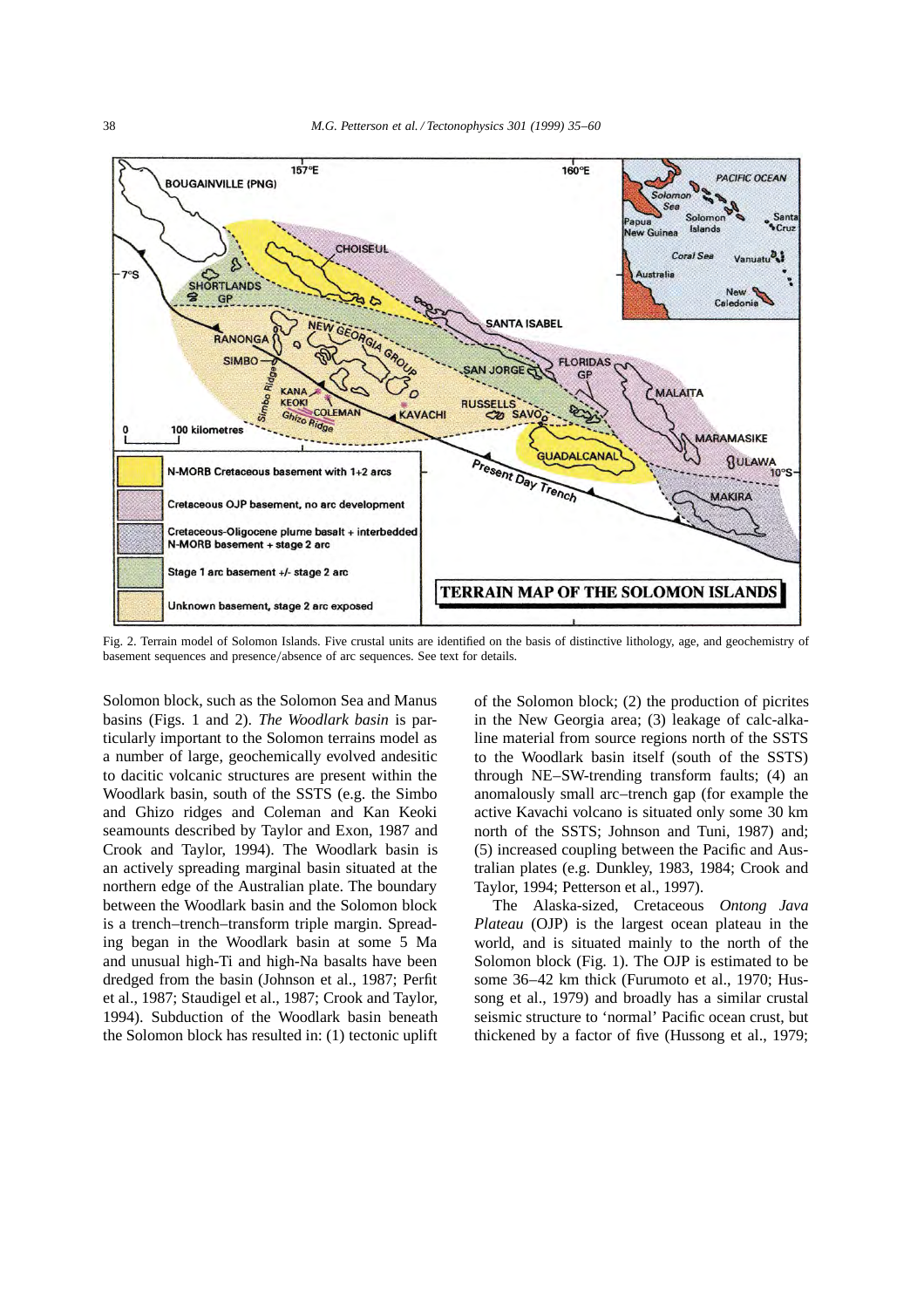Neal et al., 1997). This structure has been interpreted as comprising an upper basaltic lava-sill pile with a pelagic sediment cover, and a lower gabbro granulite  $(\pm$  garnet) which may be locally eclogitic (Rudnick and Jackson, 1995; Neal et al., 1997). The bulk of the OJP represents high volume, high emplacement rate, plume-related magmatic events dated at 122 Ma and 90 Ma (Mahoney et al., 1993; Bercovici and Mahoney, 1994; Tejada et al., 1996; Neal et al., 1997). As will be discussed below, recent geological and geochemical data have proven that the Malaita anticlinorium is compositionally identical to the OJP and represents an obducted part of the OJP (Babbs, 1997; Petterson et al., 1997; Neal et al., 1997).

## **3. A new geological framework for Solomon Islands**

The geological terrain model presented in this paper is a development of the geological province model of Coleman and others (Fig. 3; Coleman, 1965, 1966, 1970; Coleman and Kroenke, 1981). Coleman divided the Solomon Islands into four



Fig. 3. Original Coleman (Coleman, 1965, 1966, 1970) geological province model of the Solomon Islands. See text for discussion.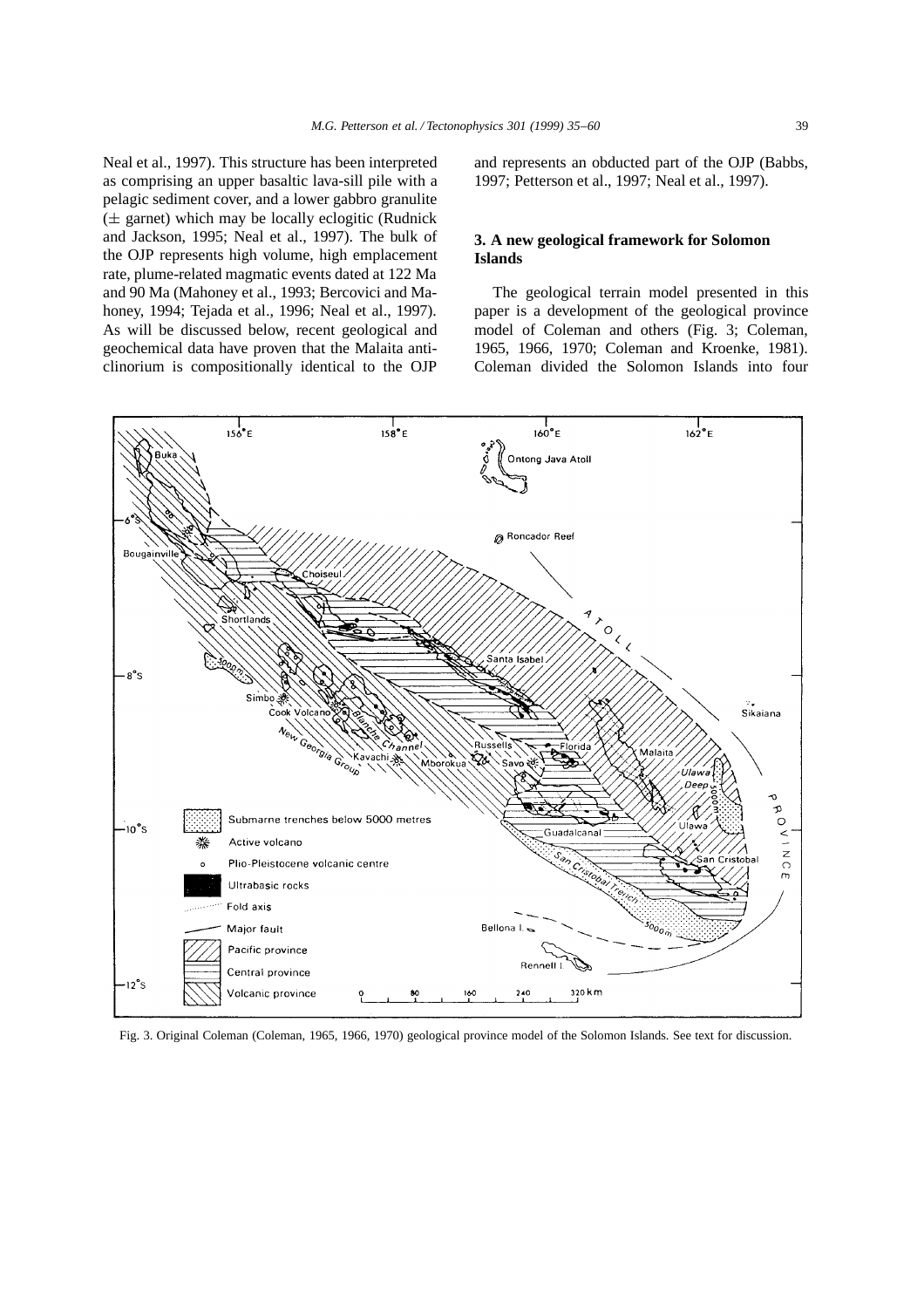|                                | Malaita     | Ulawa<br>$(N = 10)$ | Makira (Plateau) | Makira (Morb) | Guadalcanal | Choiseul<br>$(N = 14)$ |
|--------------------------------|-------------|---------------------|------------------|---------------|-------------|------------------------|
|                                | $(N = 157)$ |                     | $(N = 25)$       | $(N = 13)$    | $(N = 7)$   |                        |
| SiO <sub>2</sub>               | 50.09       | 50.44               | 50.20            | 50.25         | 52.23       | 50.01                  |
| TiO <sub>2</sub>               | 1.56        | 1.24                | 1.37             | 1.57          | 0.98        | 1.45                   |
| $Al_2O_3$                      | 13.94       | 15.22               | 14.89            | 14.99         | 16.25       | 14.8                   |
| Fe <sub>2</sub> O <sub>3</sub> | 13.15       | 10.85               | 11.63            | 11.29         | 9.82        | 2.78                   |
| FeO                            |             |                     |                  |               |             | 8.34                   |
| MnO                            | 0.20        | 0.14                | 0.20             | 0.19          | 0.16        | 0.25                   |
| MgO                            | 7.36        | 10.11               | 7.93             | 7.34          | 6.60        | 6.62                   |
| CaO                            | 11.27       | 10.41               | 11.07            | 10.94         | 10.26       | 9.32                   |
| Na <sub>2</sub> O              | 2.06        | 1.53                | 2.30             | 2.82          | 2.32        | 3.11                   |
| $K_2O$                         | 0.19        | 0.16                | 0.31             | 0.33          | 0.40        | 0.53                   |
| $P_2O_5$                       | 0.14        | 0.10                | 0.12             | 0.17          | 0.12        | 0.21                   |
| Nb                             | 5.8         | 4.1                 | 4.7              | 3.3           | 2.3         | 1.8                    |
| Zr                             | 91.5        | 64.4                | 78.7             | 110.1         | 58.4        | 93                     |
| Y                              | 29.2        | 22.6                | 25.8             | 35.3          | 23.3        | 32.1                   |
| Sr                             | 155.4       | 128.3               | 194.8            | 284           | 278.5       | 217.7                  |
| Rb                             | 2.95        | 1.6                 | 5.1              | 4.7           | 8.1         | 8                      |
| Th                             | 1.0         | 0.1                 | 0.7              | 0.9           | 0.8         | $\mathbf{1}$           |
| Ga                             | 19.5        | 17.3                | 17.4             | 17.7          | 17.9        | 18.7                   |
| Zn                             | 82          | 62.5                | 70.3             | 79.5          | 69.7        | 75                     |
| Ni                             | 79.9        | 134.8               | 98.9             | 63.5          | 31.6        | 42.7                   |
| Sc                             | 37.4        | 36.2                | 36.4             | 35.0          | 38.7        | 33.3                   |
| V                              | 321.6       | 283                 | 292.3            | 309.9         | 327.3       | 307.8                  |
| Cr                             | 145.4       | 272.2               | 201.7            | 162.4         | 102.9       | 116.1                  |
| Co                             | 51.6        | 55.4                | 54.0             | 47.2          | 46.1        | 45.9                   |
| Cu                             | 106.5       |                     | 77.4             | 77.1          |             |                        |
| Ba                             | 53.3        | 25.1                | 47.4             | 43.5          | 166.3       | 48.4                   |
| La                             | 9.2         | 4.3                 | 5.9              | 5.6           | 6.0         | 4.7                    |
| Ce                             | 16.8        | 12                  | 12.5             | 13.5          | 10.2        | 10.8                   |
| Nd                             | 11.9        | 9.4                 | 10.1             | 12.1          | 10.2        | 10.1                   |

Table 1 Average geochemical analyses of basalts from Malaita, Ulawa, Makira, Guadalcanal, and Choiseul

Analytical data from: Ridgeway and Coulson (1987), Mahoney et al. (1993), Tejada et al. (1996), Neal et al. (1997); unpublished data from: C.R. Neal, J. Mahoney, T. Babbs and A.D. Saunders.

provinces: the islands of Malaita and Ulawa (within the *Pacific Province*), the islands of Makira (San Cristobal), the bulk of Guadalcanal, the Florida Islands, Santa Isabel, and the bulk of Choiseul, (within the *Central Province*), the islands of west Guadalcanal, Savo, the Russell Islands, the New Georgia Group and the Shortland Islands (within the *Volcanic Province*), and the atoll islands of Rennell, Bellona, Sikaiana and Ontong Java (within the *Atoll Province*).

It is timely to revise Coleman's model in the light of new data produced since the late 1970's including the work of the present authors (since 1992). The new terrain model is based on the following criteria: (1) the lithological, geochemical, isotopic, and

geochronological characteristics of the respective basement sequences; and (2) relative development (or lack) of subsequent arcs. The oldest basement within the oldest terrains are Cretaceous plateau and ridge basalts with or without related ultramafic complexes. This Cretaceous basaltic basement forms the 'keel' to the Solomon terrain collage (Table 1). Subsequent arc-related terrains have either collided with or extruded/intruded through the Cretaceous basaltic basements. Arc development within the Solomon Islands occurred during two main stages (Tables 2 and 3; Kroenke, 1984; Coulson and Vedder, 1986; Petterson et al., 1997): Eocene–Early Miocene times (here termed *stage 1 arc*); and from Late Miocene to the present day (here termed *stage 2 arc*).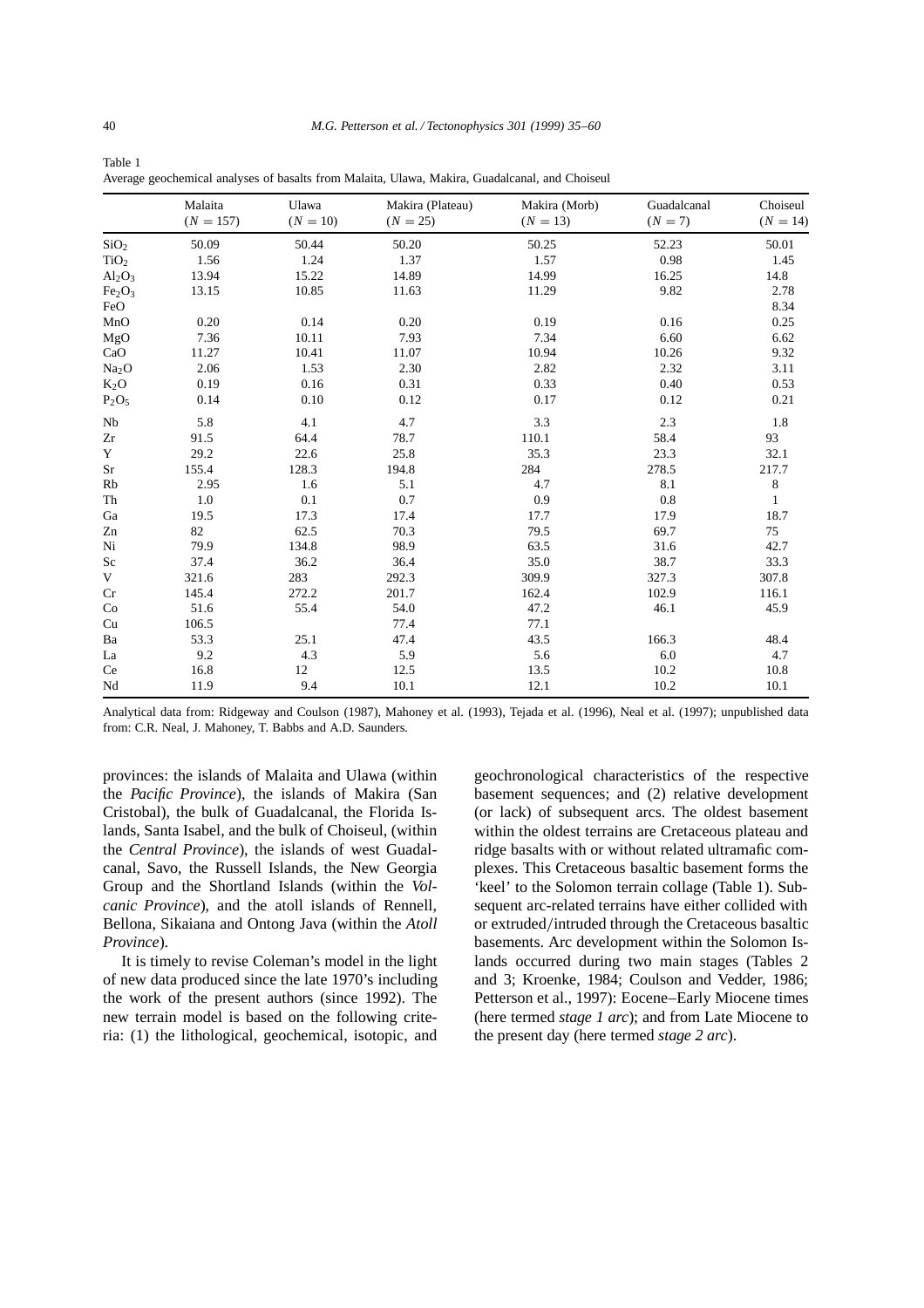Table 2 Tectonic–lithological–geochemical subdivisions of the Solomon Islands

| Lithological units: basement and<br>cover sequences                                                                                                                                                                                                                                     | Age                                                                                                                                                                                  | <b>Islands</b>                                                                                               | Tectonism-magmatism and<br>sedimentation                                                                                                                                                                                                                                                                     | References                                                                                                                                                                                                                                                                     |
|-----------------------------------------------------------------------------------------------------------------------------------------------------------------------------------------------------------------------------------------------------------------------------------------|--------------------------------------------------------------------------------------------------------------------------------------------------------------------------------------|--------------------------------------------------------------------------------------------------------------|--------------------------------------------------------------------------------------------------------------------------------------------------------------------------------------------------------------------------------------------------------------------------------------------------------------|--------------------------------------------------------------------------------------------------------------------------------------------------------------------------------------------------------------------------------------------------------------------------------|
| Ontong Java Plateau basement<br>sequence with pelagic sediment<br>cover. Alkalic basalts interbedded<br>with and alnoites intruded into<br>cover sequence. No arc<br>development                                                                                                        | OJP basalts 122 Ma, (Malaita),<br>122 and 90 Ma (Isabel).<br>Cretaceous-Pliocene pelagic<br>sediments. Alkalic basalts (44<br>Ma), alnoites (34 Ma)                                  | Santa Isabel, north of<br>Kaipito-Korighole<br>Fault (KKF). Malaita,<br>Ulawa                                | Formed by accretion of Ontong<br>Java Plateau basalts erupted either<br>at a ridge-centered or off-ridge<br>plume head-fissure system.<br>Subsequent deep-sea<br>sedimentation, seamount alkalic<br>volcanism and alnoitic plutonism.                                                                        | Hughes and Turner (1976, 1977),<br>Davis (1977), Nixon et al.<br>(1980), Danitofea (1981),<br>Hawkins and Barron (1991),<br>Mahoney et al. (1993), Tejada et<br>al. (1996), Neal, Mahoney,<br>Duncan, Babbs and Saunders<br>(pers. commun., 1998)                              |
| OJP-like basalt and interbedded<br>MORB basement with pelagic<br>sediment interbeds. Post-basement<br>pelagic sediment cover sequence<br>now eroded.                                                                                                                                    | Preliminary Ar-Ar ages suggest<br>an age range between >90 Ma<br>and c. 30 Ma.                                                                                                       | Makira                                                                                                       | Formed by accreting both<br>OJP-like plume-related basalts and<br>N-MORB ridge-related basalts.                                                                                                                                                                                                              | Solomon Islands Geological<br>Survey (SIGS) (unpubl. work,<br>1997). Babbs and Saunders<br>(pers. commun., 1997), Duncan,<br>Mahoney, and Neal (pers.<br>commun., 1998)                                                                                                        |
| N-MORB basaltic basement $\pm$<br>ultrabasic intrusive rocks.                                                                                                                                                                                                                           | Probable Cretaceous, e.g. $92 \pm 20$<br>Ma, (Mbirao Volcanics of<br>Guadalcanal).                                                                                                   | Guadalcanal, Choiseul                                                                                        | Mid-ocean-ridge-centered<br>volcanism/plutonism                                                                                                                                                                                                                                                              | Babbs, Saunders, Mahoney, and<br>Neal (pers. commun., 1996),<br>Hackman (1980), Ridgeway and<br>Coulson (1987)                                                                                                                                                                 |
| Stage 1 arc sequence. Ultramafic,<br>N-MORB, BAB, and IAB ±<br>alkaline basalts. More evolved<br>calc-alkaline andesitic-rhyolitic<br>volcanic/plutonic rocks.<br>Volcaniclastic-dominated<br>sediments plus intra-arc<br>carbonates.                                                   | Paleocene/Eocene-Early Miocene.<br>62 Ma-46 Ma (Isabel). Floridas<br>basement sequence (45 Ma-37<br>Ma). Poha Diorite (Guadalcanal)<br>$24.4 \pm 0.3$ Ma.                            | Forms basement of<br>Shortlands, Santa<br>Isabel south of the<br>KKF, and Floridas.<br>Guadalcanal, Choiseul | Southwards-directed subduction of<br>Pacific plate beneath Solomon<br>Block at North Solomons/Vitiaz<br>Trench. Arc-related volcanism and<br>sedimentation. Uplift of frontal<br>arc.                                                                                                                        | Neef and Plimer (1979),<br>Hackman (1980), Turner and<br>Ridgeway (1982), Kroenke<br>(1984), Pound (1986), Coulson<br>and Vedder (1986) Ridgeway<br>and Coulson (1987), Tejada et al.<br>(1996),                                                                               |
| Stage 2 arc sequence. Typical arc<br>calc-alkaline basalt-rhyolite<br>sequence. Unusual sodic<br>basalts-dacites. Alkaline/<br>shoshonitic basalts-trachytes.<br>High-Mg basalts-andesites and<br>picrites. Micro-granites present on<br>Makira. Volcaniclastic-dominated<br>sediments. | Later Miocene–Recent. $6.4 \pm 1.9$<br>Ma (Gallego Volcanics of W.<br>Guadalcanal). 4.5 Ma-1.5 Ma<br>(Koloula Diorite Complex, S.<br>Guadalcanal). $2.3 \pm 1$ Ma, (New<br>Georgia). | Shortlands, Choiseul,<br>New Georgia Group,<br>Russells, Savo,<br>?Floridas,<br>Guadalcanal, Makira          | Northwards subduction of<br>Australian plate beneath Solomon<br>block with contemporary<br>southwards-directed (Vitiaz)<br>subduction occurring locally.<br>Arc-related magmatism and<br>sedimentation. Opening and<br>subsequent subduction of<br>Woodlark basin. Shortening of S.<br>OJP. Regional uplift. | Hackman (1980), Chivas (1981),<br>Turner and Ridgeway (1982),<br>Dunkley (1983), Kroenke<br>(1984), Dunkley (1986), Pound<br>(1986), Coulson and Vedder<br>(1986), Ridgeway and Coulson<br>(1987), SIGS (unpubl. data,<br>1997), Petterson and Wilson<br>(unpubl. data, 1997). |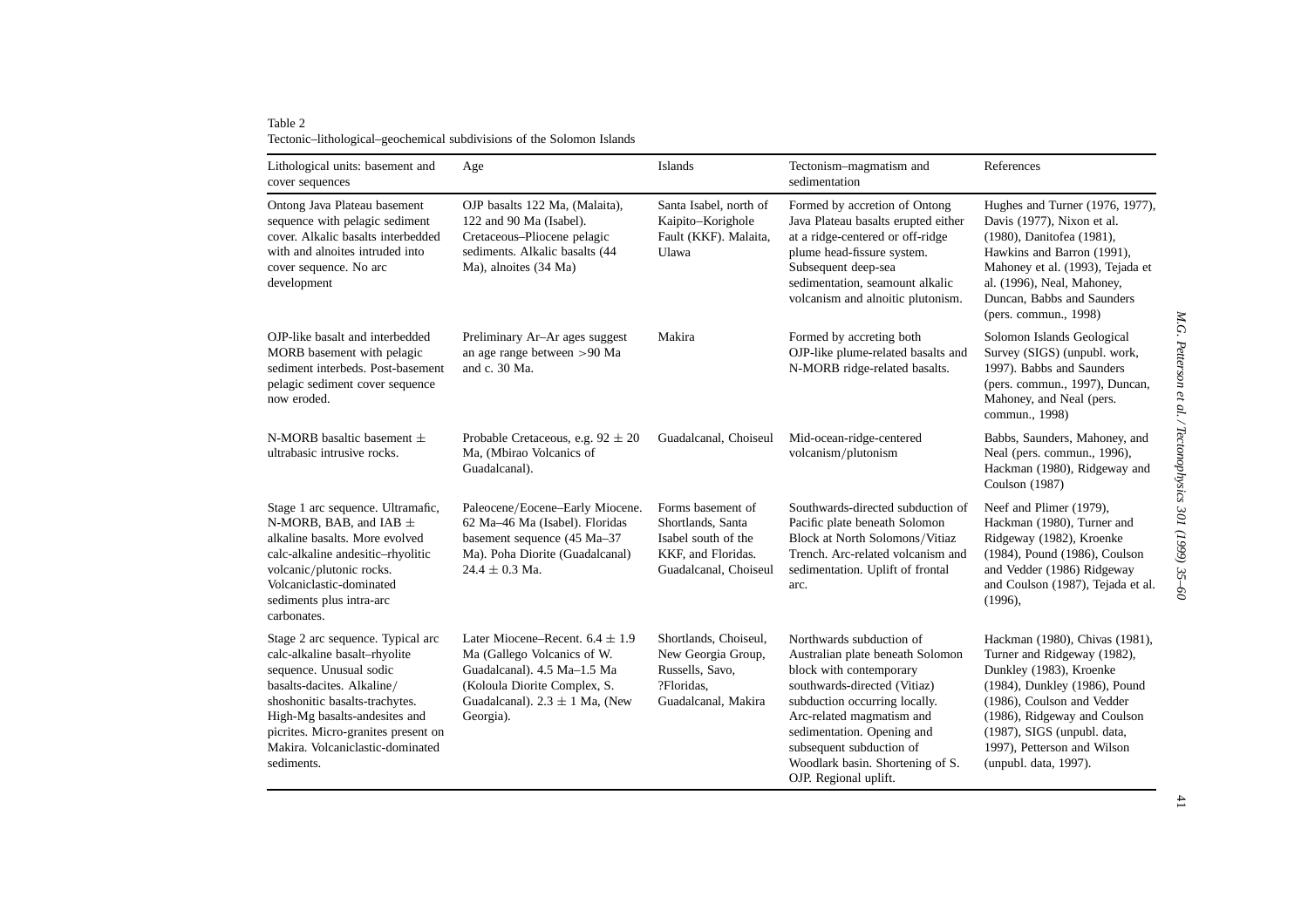| Terrain-time<br>diagram                  | South Solomon<br><b>MORB</b> Terrain<br>(Guadalcanal and<br>Choiseul) | Ontong Java Plateau<br>Terrain (Malaita,<br>North Isabel and<br>Ulawa)             | Makira Terrain<br>(Makira)                                                               | Central Solomon<br>Terrain (Floridas,<br>South Isabel and<br>Shortlands) | New Georgia Terrain<br>(New Georgia and<br>Russell Islands, Savo)   |
|------------------------------------------|-----------------------------------------------------------------------|------------------------------------------------------------------------------------|------------------------------------------------------------------------------------------|--------------------------------------------------------------------------|---------------------------------------------------------------------|
| Cretaceous                               | $N-MORB$ basalt $+$<br>ultramafic<br>magmatism                        | Formation of Ontong<br>Java Plateau.<br>Deep-sea pelagic<br>sedimentation.         | Contemporaneous<br>plume and MORB<br>basaltic magmatism<br>$+$ pelagic<br>sedimentation. |                                                                          |                                                                     |
| Paleocene/<br>Eocene to<br>Early Miocene | Stage 1 arc volcanism<br>and related<br>sedimentation                 | Pelagic $+$ turbiditic<br>sedimentation. Alk.<br>$basalt + alnoitic$<br>magmatism. | $Plume + MORB$<br>$magnatism +$<br>pelagic<br>sedimentation.                             | Basement formed by<br>stage 1 arc magmatism.                             |                                                                     |
| Late Miocene<br>to Recent                | Stage 2 arc<br>volcanism, plutonism<br>and related<br>sedimentation   | Pelagic $+$ shallow<br>water sedimentation.<br>Accretion<br>to Solomon arc.        | Development of<br>stage 2 arc on plume<br>$+$ MORB basement.                             | Variable development<br>of stage 2 arc.                                  | Formation of New<br>Georgia Terrain by<br>stage 2 arc<br>magmatism. |

Table 3 Terrain-time diagram for the Solomon terrain collage

#### *3.1. Geochemical subdivision of basement terrains*

One of the clearest ways of illustrating tectonic distinctions between key Solomon Island terrains is by plotting a simple Nb–Zr scatter plot (Fig. 4) of basement basalts from three key Solomon terrains (the terrains are formally defined below). Fig. 4 subdivides basement basalts from the islands of Malaita, Ulawa, Santa Isabel, Makira, Guadalcanal and Choiseul into two distinct geochemical fields. Basalts from Malaita, Ulawa, and northern Santa Isabel have identical compositions to Ontong Java Plateau (OJP) basalts and plot alongside OJP basalt samples derived from the Ocean Drilling Project. Basalts from Guadalcanal and Choiseul have higher  $Zr/Nb$  ratios and have compositions more akin to Mid Ocean Ridge Basalt (MORB). Makiran basalts are of a hybrid nature with both plateau and MORB lavas being mutually interbedded. Fig. 5 is a MORB-normalised multi-element plot of average basalt compositions (Table 1) from the basements of Choiseul, Guadalcanal, Makira, and Malaita, which illustrates the more enriched nature of the Malaita (OJP) and Makira Plateau basalts relative to the Makira MORB, Choiseul, and Guadalcanal basalts, especially with respect to the more incompatible immobile elements such as Nb, La, and Ce. Fig. 4 in particular provides a simple geochemical basis on

which a first sub-division of the basaltic basement of Solomon Islands can be made; this sub-division becomes more convincing when the full range of geological, geochronological, and isotopic data are considered.

#### *3.2. Cretaceous basement sequences*

The most fundamental subdivision of Solomon Islands is with respect to the oldest (Cretaceous) known basement exposed on the islands of Choiseul, Santa Isabel, Malaita, Ulawa, Makira, and Guadalcanal (Fig. 2, Table 1). The Cretaceous basement is divisible into three distinct terrains: a northern 'Ontong Java Plateau Terrain' (OJPT), a southern 'South Solomon MORB Terrain' (SSMT), and an eastern 'Makira Terrain'. The OJPT comprises Santa Isabel north of the Kaipito–Korighole Fault, or KKF (the KKF is an intra-island terrane boundary, dividing the island of Santa Isabel into two terrains as shown in Fig. 2), Malaita, and Ulawa. The SSMT comprises the basements of Guadalcanal and Choiseul. The geochemical distinctions between these terrains have been briefly discussed above (Figs. 4 and 5) and reflect their respective origins as products of massive plume-related melting (in the case of the OJPT) and lower-degree tholeiitic partial melts at a conventional ocean ridge (in the case of the SSMT). The Makira Terrain is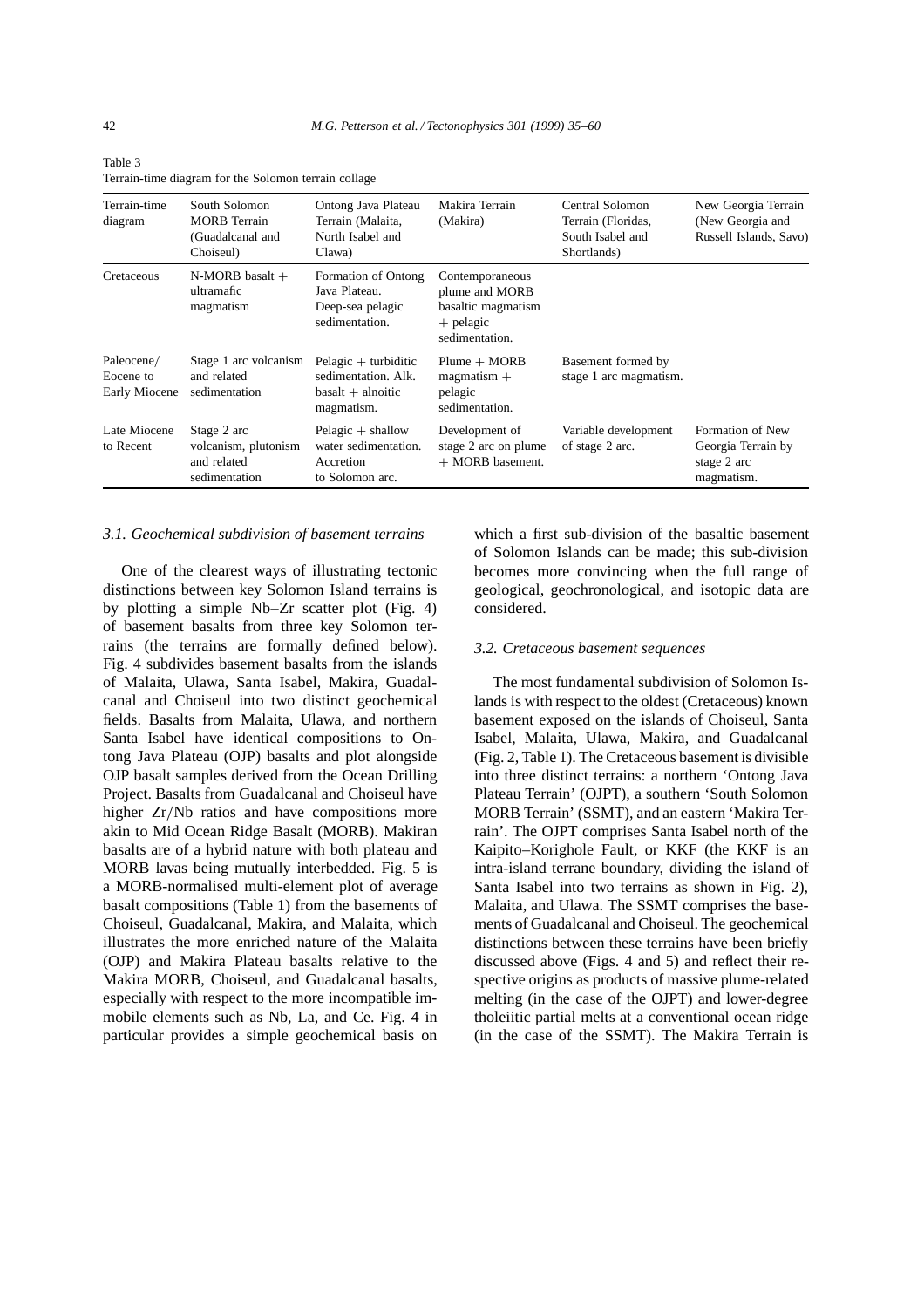

Fig. 4. Nb–Zr variation diagram for basaltic basement sequences from Ulawa, Malaita, Makira, Guadalcanal, Choiseul, Santa Isabel, and ODP borehole samples from the OJP. The basement of the islands of Malaita, northern Santa Isabel and Ulawa plot with samples derived from the OJP proper (ODP samples) and together form the Ontong Java Plateau field with Zr/Nb ratios transitional between 'E'- and 'N'-type MORB. The islands of Guadalcanal and Choiseul define a more MORB-like geochemical field with Zr/Nb ratios  $\geq$ 20. Samples from Makira have affinities with both groups: approximately two thirds of analysed Makira samples have a plume/plateau-like chemistry whilst the remaining one third have a MORB-like chemistry. Makira-MORB and plateau basalts are mutually interbedded.

more complex in the sense that basalts of Cretaceous– Oligocene age display a hybrid chemistry of both plume/plateau and MORB-like affinities.

# *3.3. Ontong Java Plateau Terrain (OJPT): OJP basement with no subsequent arc development*

Geochemical analysis of basalts from Ocean Drilling Project sites 803 and 807 and from outcrops from on northern Santa Isabel, Malaita and Ulawa, plot within a tightly bounded field in Fig. 4 with an average  $Zr/Nb$  ratio of c. 17 (ranging between 13 and 20). The Nb–Zr plot illustrates one of the key characteristics of plateau basalts: they are transitional in composition between tholeiitic N-MORB (with  $Zr/Nb$  ratios of c. 35) and the more enriched E-MORB (with  $Zr/Nb$  ratios of c. 9). Age data from the OJPT basalts (Petterson et al., 1997; Neal et al., 1997) demonstrate a bimodality in ages (122 Ma and 90 Ma), identical to that of the OJP proper (Mahoney



Fig. 5. N-MORB normalised (after Sun and McDonough, 1989) multi-immobile element patterns for average compositions of basement basalts from Choiseul, Malaita, Guadalcanal, and Makira (data given in Table 1). Note the relative enrichment of the Malaita (OJP) Plateau basalts in the more incompatible elements such as Nb, La, and Ce. The Makira Plateau basalts have identical trace element patterns to the OJP, but are less enriched. The more MORB-like basalts of Guadalcanal, Choiseul, and Makira tend to have flatter multi-element patterns indicating their closer affinity to N-MORB. REE data of Choiseul basement basalts show LREE depletion typical of N-MORB (Ridgeway and Coulson, 1987).

et al., 1993; Petterson, 1995; Tejada et al., 1996; Neal et al., 1997; Petterson et al., 1997). The similarity in geochemical composition is borne out by mapping evidence. The basement of all of the OJPT islands comprises an exceptionally thick sequence of basalt lavas and sills with a smaller volume of coarser-grained basic plutonic rocks. Recent work suggests that as much as 3–4 km of basalts are exposed on Malaita (Petterson et al., 1997). The lack of inter-sheet sediment indicates high effusion rates. These basement stratigraphies all reflect anomalously thick ocean crust more typical of large igneous provinces (LIP's) than 'normal' ocean crust (Coffin and Eldholm, 1994). The OJPT is interpreted as having formed as an integral part of the OJP.

Post-basement sequences on Malaita, Santa Isabel (north of the KKF) and Ulawa (Danitofea, 1981) record a deep pelagic sedimentary history punctuated only by relatively minor volumes of alkalic basalt and alnoitic magmatic activity during the Eocene–Oligocene (Table 1; Tejada et al., 1996; Petterson et al., 1997; see below for details of Malaitan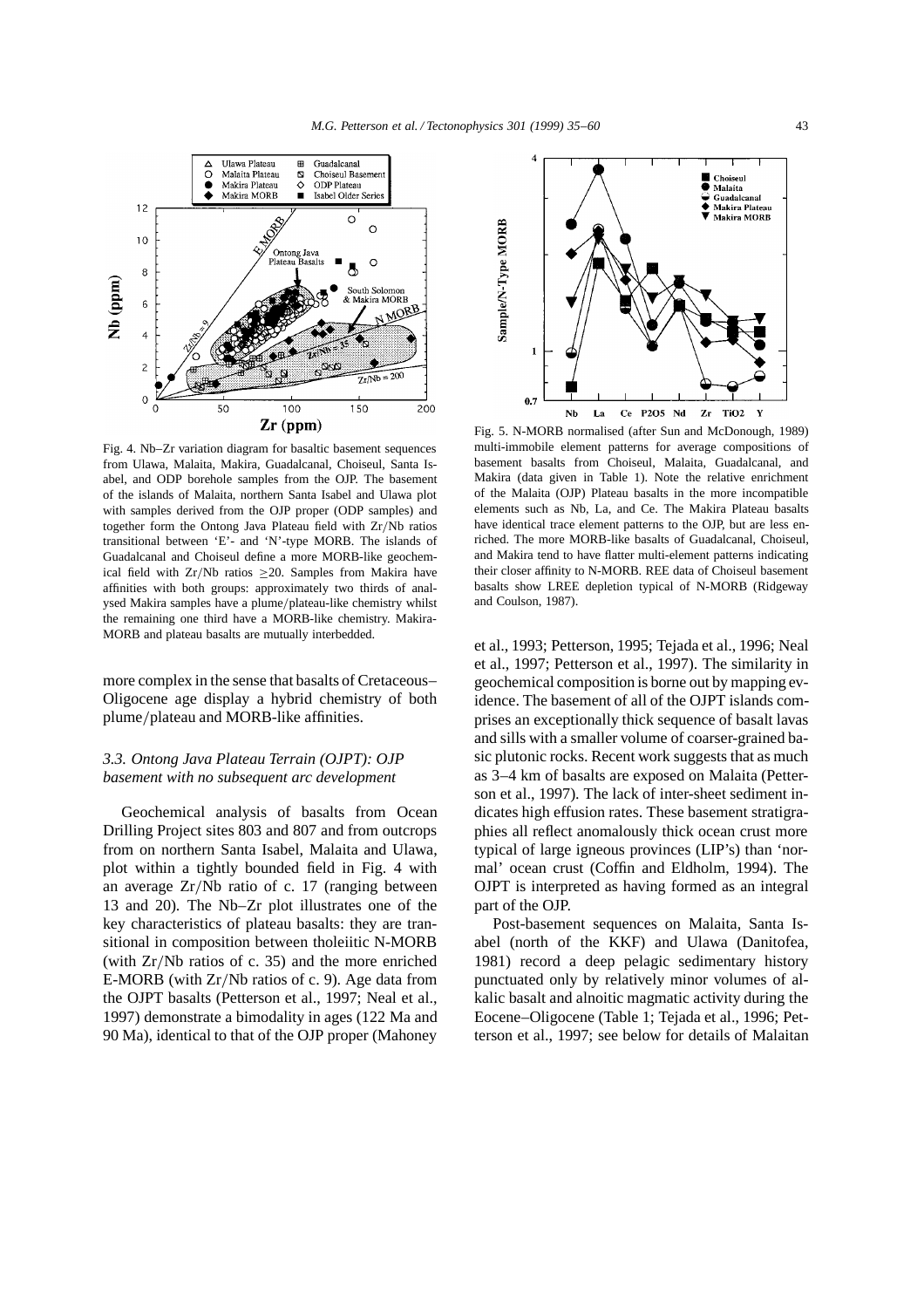geology). These islands have not been affected by any subsequent arc activity.

## *3.4. South Solomon MORB Terrain (SSMT): Cretaceous basement and subsequent arc development*

The islands of Choiseul and Guadalcanal comprise the SSMT. Fig. 4 illustrates the geochemical distinction between the SSMT and OJPT in Nb–Zr space. Basalt samples from Choiseul and Guadalcanal plot below the OJP field having significantly higher  $Zr/Nb$  ratios, more typical of N-MORB. SSMT basalts are also more depleted in light rare earth elements (LREE) with typical LREE-depleted N-MORB rare earth element patterns (Fig. 5; Ridgeway and Coulson, 1987 — REE data from the Choiseul basement).

Hackman (1980) and Ridgeway and Coulson (1987) describe the lithological character of basement sequences from Guadalcanal and Choiseul, respectively. As a general observation the basement lithology of SSMT islands (in particular Guadalcanal) is somewhat more varied than the basement of the OJPT, comprising basalt lavas, pelagic limestones  $\pm$ cherts, basaltic sills and dykes, gabbros and ultrabasic bodies, and basalt breccias. Perhaps this more varied lithological sequence reflects a more 'normal' ocean floor sequence. The SSMT formed at a 'normal' midocean ridge at some great distance from the eruptive centres of the OJP. The basement Mbirao Volcanics of Guadalcanal have yielded a poorly constrained K– Ar whole-rock age of  $92 \pm 20$  Ma (Hackman, 1980). Unfortunately the basement sequence of Choiseul has not yet yielded a definitive radiometric age, but stratigraphic and structural evidence suggest a probable Cretaceous age (Ridgeway and Coulson, 1987).

Both Choiseul and Guadalcanal contain stage 1 and 2 arc sequences which have been extruded onto and intruded into Cretaceous MORB basement. The stage 1 (Vitiaz) arc is represented on Guadalcanal by the Oligocene–Miocene Suta Volcanics and their volcaniclastic derivatives and the  $24 \pm 0.3$  Ma Poha Diorite, (Hackman, 1980; Chivas, 1981) and on Choiseul by crystal- and lithic-rich turbidites (the Oligocene–Miocene Mole Formation (Ridgeway and Coulson, 1987). The stage 2 arc is represented on Guadalcanal by the Late Miocene–



Fig. 6. Nb–Zr variation diagram for basaltic samples from Malaita and Makira. 'Makira Plateau' samples have Zr/Nb ratios of circa 17 and plot with the Malaita samples within the OJP field (Fig. 3), while the 'Makira MORB' samples have  $Zr/Nb$  ratios of >25. The samples MK3, MK71, and MK116 are samples from Makira which have yielded Ar–Ar ages.

Pleistocene Gallego Volcanics (one K–Ar age determination of  $6.4 \pm 1.9$  Ma: Hackman, 1980) as well as the similarly aged Gold Ridge Volcanics of central Guadalcanal, and the Plio–Pleistocene Koloula Diorite Complex (Chivas, 1981). The stage 2 arc is represented on Choiseul by the Miocene–Pliocene Maetambe and Komboro Volcanics. Volcanism during stage 2 arc times on Guadalacanal was from northwards-directed subduction below the SSTS, whereas the Choiseul stage 2 arc volcanics owe their origin to southwards-directed subduction from a locally re-activated Vitiaz trench system (see below).

# *3.5. Makira Terrain: a composite plateau basalt and MORB Cretaceous–Oligocene basement with subsequent stage 2 arc development, uplift, and deep dissection*

Makira is a special case within the Solomon block. Figs. 4 and 6 show that in terms of Nb–Zr composition about two-thirds of the Makiran samples analysed to date plot within the OJP field (here termed Makira Plateau samples), but, intriguingly, about one-third of the basalt samples have  $Zr/Nb$  ratios transitional between the more MORB-like Choiseul samples and the OJP field (here termed the Makira MORB samples).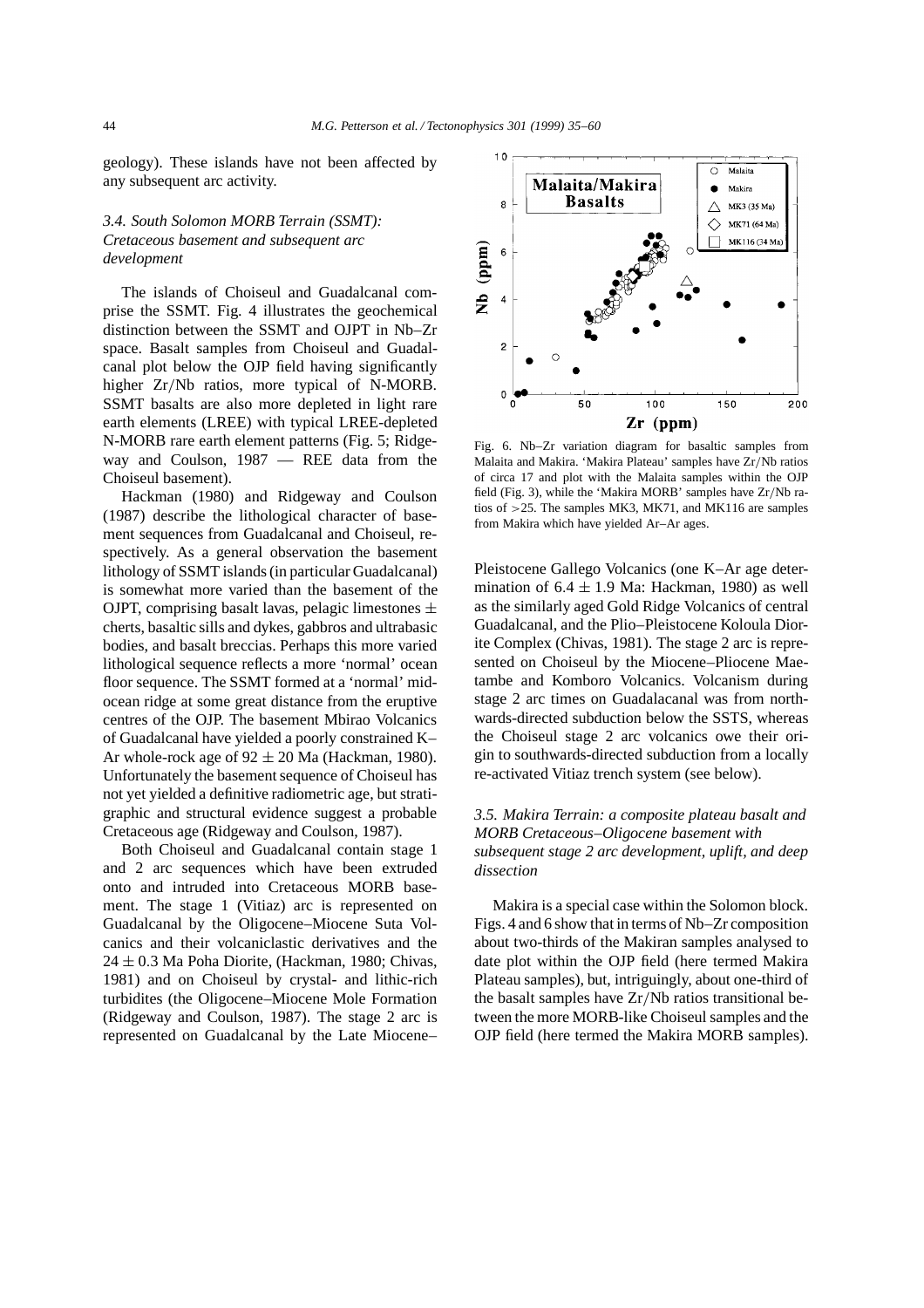Fig. 6 shows the variation in Nb–Zr ratios particularly well with the Makira Plateau samples having  $Zr/Nb$ ratios of c. 17, whilst the Makira MORB samples have  $Zr/Nb$  ratios of c. 25 or higher. We interpret the geochemistry of Makira MORB samples as indicating a probable 'normal' mid-ocean ridge (MOR) origin, with possible plume contamination in some cases. This interpretation is also provisionally supported by isotopic data (J.J. Mahoney, unpubl. data). Field relations confirm that Makiran MORB and Plateau basalts are stratigraphically interleaved. This penecontemporaneity of Makira MORB and Makira Plateau is borne out by Fig. 6 which shows that two samples with similar ages (35 Ma and 34 Ma, respectively) plot in different fields of Nb–Zr space. Interpretation of data from Makira is still at an early stage and it would be premature to make any firm statements in this paper. However, the implication of these data are that Makira was a depocentre for basalts from two geochemically distinct sources: an OJP-like (and we stress 'OJPlike' in terms of composition; we are not making a genetic connection) plume-dominated source, and an N-MORB dominated source. Many basalt sequences on Makira are interbedded with metres to tens of metres of pelagic chert and limestone indicating periods of relative volcanic quiescence. Other basalt sequences (perhaps the bulk) contain little or no inter-sheet non-basaltic sediment, indicating rapid effusion rates.

Recent Ar–Ar plateau age determinations have yielded ages of  $63.0 \pm 0.5$  Ma and  $33.9 \pm 0.7$  Ma for two Makira Plateau basalt samples, and  $35.1 \pm 1.1$ Ma for one Makira MORB sample, and as this paper goes to press older ages of the order of >90 Ma have been determined (R.A. Duncan, unpubl. data), indicating Cretaceous–Oligocene basement formation. Interestingly, this overlaps with both the second stage of OJP igneous activity (at c. 90 Ma; Mahoney et al., 1993; Neal et al., 1997) and the Eocene–Oligocene alkaline basalt and alnoite intrusive activity within the OJP (Davis, 1977; Neal and Davidson, 1989).

Makira is a deeply eroded piece of crust. Evidence to support this statement includes the following. (1) The basement sequence is lithologically more varied than that of Malaita with basaltic breccias, gabbros and gabbro pegmatites being common. A few of the samples analysed are very primitive high-Mg or high-Ca basalts which are probably part-cumulate in origin. (2) The basement sequence is generally more highly veined and altered than in Malaita with localised shear zones in which the rocks are altered to greenschist. This may indicate that deeper crustal levels are exposed and/or that Makira experienced pervasive ocean floor hydrothermal alteration. (3) Makira has little or no deep-sea pelagic cover sequence preserved. There are intra-basement sediments indicating a deep-sea pelagic eruptive environment. (4) There is abundant evidence for the development of a probable stage 2 arc sequence on Makira. Microgranite dykes and intermediate–acid reworked tuffs are common lithologies within the 'float' geology of many river systems, although these sequences do not commonly crop out. Only smallscale outliers of probable stage 2 arc rocks remain; there are no volcanic structures preserved.

This situation contrasts strongly with western Guadalcanal where the stage 2 arc sequences *and* volcanic structures are very well preserved (e.g. the Gallego Volcanics, Hackman, 1980; Petterson and Biliki, 1995). The situation in Makira is more akin to that of south Guadalcanal where the deep-level plutonic roots of the stage 2 arc (the 4.5 Ma– 1.5 Ma Koloula Plutonic Complex; Chivas, 1981) are exposed. Hackman (1980) estimated that south Guadalcanal has undergone  $>2$  km of uplift since the Late Pliocene. This recent uplift event is probably a result of the proximal forearc position of Guadalcanal and Makira with respect to the SSTS. The structure of Makira is dominated by block faulting, fault block rotation, and open folding. Most recently, Makira has been affected by the oblique collision between the Pacific and Australian plates which has produced significant left-lateral strike-slip tectonics, pull-apart basins, and a general transpressive tectonic regime. Interpreted fault patterns on Makira are not unlike those described by Auzende et al. (1994) which are readily explained by transpressive, sinistral, strike-slip tectonics.

## *3.6. Central Solomon Terrain (CST): stage 1 (Vitiaz) arc basement; the Florida Islands, south Santa Isabel, and Shortland Islands*

The Florida Islands, Santa Isabel south of the Kaipito–Korighole Fault, and the Shortland Islands are here termed the 'Central Solomon Terrain' (CST)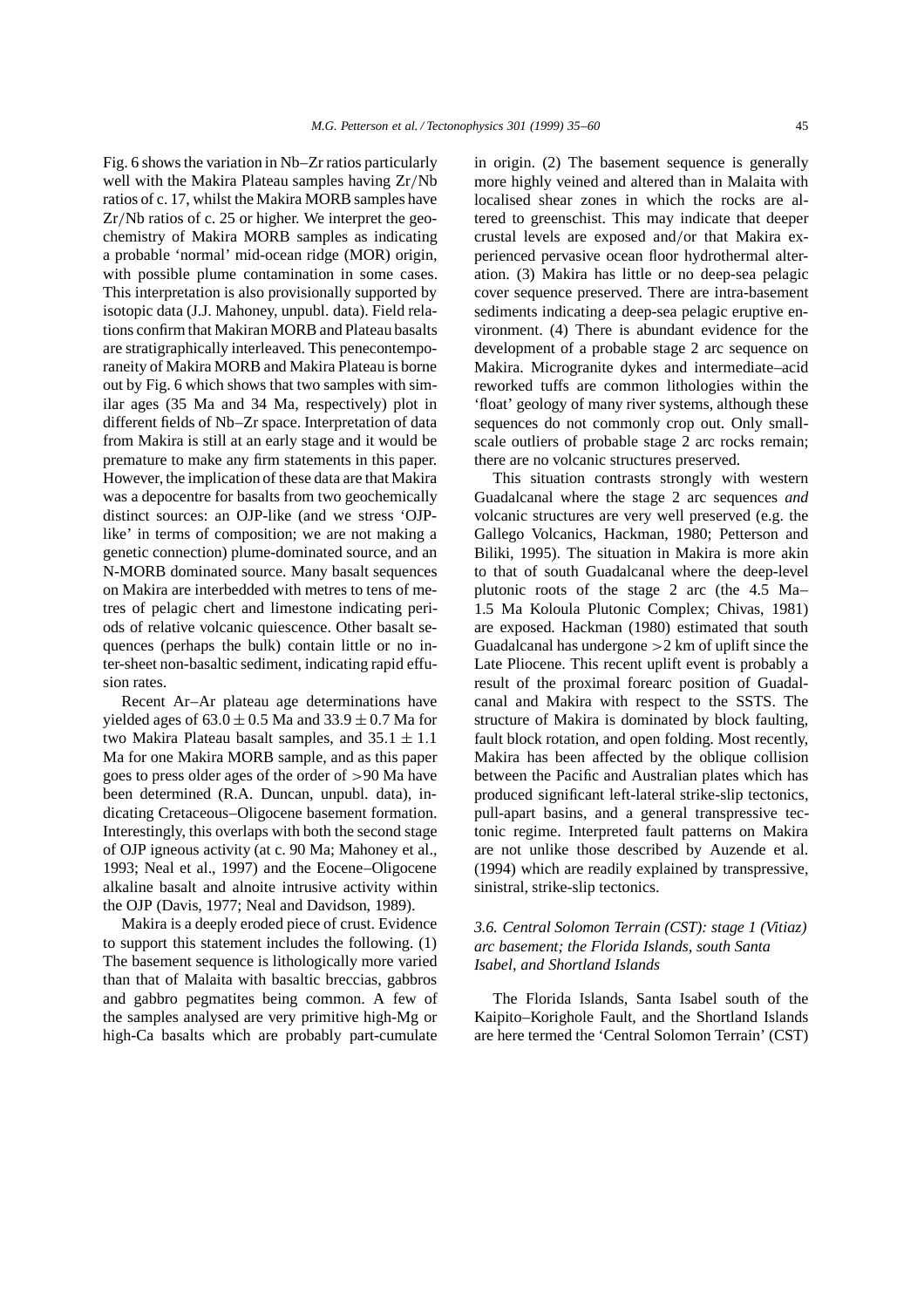which in our classification system encompasses stage 1 arc-dominated basement,  $\pm$  stage 2 arc. Basement sequences from the Shortlands, south Santa Isabel and the Floridas, are arc-like and ophiolitic in character (Neef, 1979; Neef and Plimer, 1979; Plimer and Neef, 1980; Ridgeway and Coulson, 1987; Tejada et al., 1996). The basement sequences are predominantly basic to ultrabasic with N-MORB, island arc basalt, back-arc basalt, and alkalic basalt compositions (the latter on Shortlands). All islands also contain more evolved andesitic and dacitic calc-alkaline arc sequences.

Radiometric dating and stratigraphical evidence indicate that the age of exposed crust within the CST is predominantly Eocene to Early Miocene, although Tejada et al. (1996) recently determined a small number of Paleocene Ar–Ar ages from back-arc basalts on south Santa Isabel. There are no age data available for the Shortlands but Neef and Plimer (1979) quoted K–Ar amphibole ages of between  $44.7 \pm 2.1$  Ma and  $35.2 \pm 1.4$  Ma for basement basalts and ultrabasic rocks from the Florida Islands (Table 2). An Eocene K–Ar radiometric age of  $44 \pm 18$  Ma for the Choiseul Schists (Pound, 1986; Ridgeway and Coulson, 1987) is interpreted by Kroenke (1984) as indicating uplift and metamorphism within a proximal frontal forearc position associated with the initiation of south-directed Vitiaz (north Solomon) arc subduction.

Stratigraphic evidence for the Suta Volcanics of Guadalcanal suggests a probable Oligocene–Early Miocene age (Hackman, 1980): they are intruded by the Poha Diorite which is dated at  $24.4 \pm 0.3$ Ma (Chivas, 1981). The Mole Formation of Choiseul contains arc-derived volcaniclastic material which is interpreted as Oligocene–Miocene in age by Ridgeway and Coulson (1987).

The bulk of the age data (whether radiometric or stratigraphic) suggest that there was a major arc crustal genesis stage, during Eocene–Early Miocene times, which formed the bulk of the basement of the CST and added supracrustal sequences to Guadalcanal and Choiseul. Geochemical data suggest that magmatism occurred within arc and back-arc to intra-arc tectonic environments. This stage 1 (Vitiaz) arc was related to south-directed subduction of the Pacific plate beneath the Solomon block (e.g. Tables 2 and 3; Kroenke, 1984).

*3.7. New Georgia Terrain (NGT): stage 2 arc-dominated sequences; Savo, Russell Islands, Kavachi, New Georgia Group, and submarine volcanism south of New Georgia*

The New Georgia Terrain (NGT) defines the crustal area whose sialic basement formed during the present stage of arc growth within the Solomon Islands. The NGT is thus defined as 'stage 2 arc with unknown older basement' or 'stage 2 arc-dominated crust'. This second stage of arc growth has also led to supracrustal additions to older terrains, in particular on Makira, Guadalcanal, and Choiseul (Tables 2 and 3). The NGT includes the islands of the New Georgia Group, the area of arc-related submarine volcanism south of New Georgia (e.g. the Ghizo ridge etc.), the Russell Islands, Kavachi, and Savo (Fig. 2). The NGT probably also includes the southern and central arcuate submarine volcanoes recently discovered to the east of Makira (Kroenke, 1995).

The composition and character of arc volcanism within the Woodlark basin is very complex with intermediate–acid, calc-alkaline, arc-related material forming major volcanic edifices such as the Ghizo ridge and Coleman seamount on top of an oceanic, tholeiitic to high-Na–Ti basaltic basement (Crook and Taylor, 1994). A wide spectrum of igneous compositions from high-Mg picrites to calc-alkaline basalts, andesites and dacites is exposed within the volcanic sequences of the New Georgia Group (Ramsay et al., 1984; Dunkley, 1986) with a spectrum of compositions. Exposures on Savo reveal a basement of arcrelated ultrabasic to basic plutonic rocks overlain by a complex sequence dominated by dacitic block and ash flows with occasional interbedded andesite and basalt flows (Petterson et al., 1998; and unpublished data). Volcanic sequences similar to Savo are exposed in western Guadalcanal (Hackman, 1980). Makira contains microgranite dykes and south Guadalcanal contains gabbro-diorite to granite plutonic sequences within their respective more highly dissected topographies (Chivas, 1981; Petterson et al., unpublished data). Many sequences within the stage 2 Solomon arc NGT also contain epiclastic sequences typical of active arc environments (Hackman, 1980).

Age data are sparse for the NGT. Only three radiometric ages are published: a K–Ar age of  $6.4 \pm 1.9$  Ma for the Gallego Volcanics of west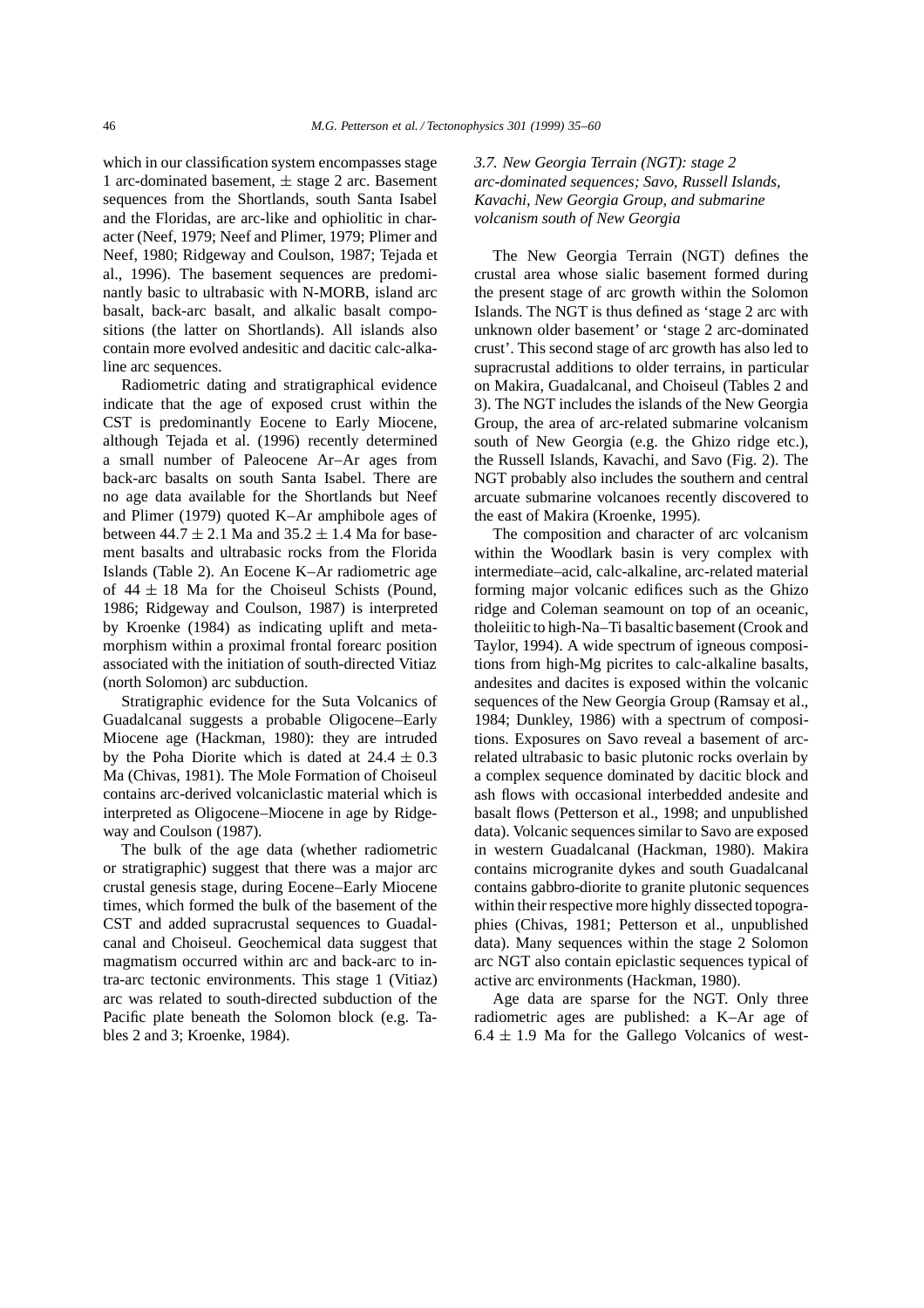ern Guadalcanal (Hackman, 1980); a range in K–Ar ages between 4.5 and 1.5 Ma for the Koloula plutonic complex of south Guadalcanal (Chivas, 1981); and a K–Ar 2.3 Ma age for New Georgia (Dunkley, 1986). On many islands the oldest exposed volcanic rocks are Pliocene or younger (Dunkley, 1986). Yan and Kroenke (1993) suggested that subduction began along the SSTS at around 12 Ma. There is no definite evidence within the Solomon Islands that arc volcanism began earlier than the latest Miocene (c. 8 Ma). However the paucity of age data make it difficult to draw conclusions regarding the initiation of the stage 2 arc within the Solomon Islands. What is apparent is that the second stage of arc crustal growth was related to a reversal in subduction polarity: subduction switched from being south-directed at the Vitiaz trench to being north-directed at the SSTS, as the Australian plate began to subduct beneath the Solomon block.

## **4. The contrasting geological and geochemical evolution of Guadalcanal and Malaita**

Malaita and Guadalcanal represent two extremes of geological and geochemical evolution within the Solomon terrain collage. Malaita essentially formed during one intra-oceanic, basaltic, large igneous province event and was accreted to the Solomon terrain collage with only relatively minor additions to its early basement. Guadalcanal initially formed within an intra-oceanic ridge environment, but was subsequently affected by two arc stages of crustal growth.

#### *4.1. Geology of Malaita*

Details of the geology of Malaita are published in Petterson (1995), Mahoa and Petterson (1995) and Petterson et al. (1997). Fig. 7 is a simplified geological map of northern and central Malaita. The basaltic basement (Malaita Volcanic Group) of Malaita is exposed within the cores of a number of asymmetrical periclinal anticlines which verge to the northeast and have shallow dipping western limbs and steeply dipping to overturned eastern limbs. The Malaita Volcanic Group is dated at 120–125 Ma and comprises a monotonous sequence of pillowed and non-pillowed tholeiitic basalt sheets with occasional gabbroic intrusive bodies. Intra-sheet sediment is remarkable by its general absence indicating a very high effusion rate for the basalt sheets. Fig. 8 illustrates the geochemical composition of the Malaita Volcanic Group which is transitional between N-MORB and OIB and is identical to the OJP. The Malaita Volcanic Group is overlain by a Cretaceous–Pliocene sedimentary cover sequence dominated by deep-sea pelagic cherts and limestones, with arc-related turbidites becoming interbedded with the limestones from the Eocene onwards. There were brief periods of alkaline basaltic volcanism and alnoitic intrusive activity during the Eocene and Oligocene respectively. The youngest Pliocene–Recent shallow water clastic and reef limestone formations unconformably overlie the Malaita Volcanic Group and the pelagic sedimentary cover sequence. This unconformity was produced by the uplift and transpressive deformation related to the obduction of the OJP against the Solomon arc, mainly between 4 and 2 Ma (Petterson, 1995; Petterson et al., 1997).

Thus Malaita and the OJPT in general were formed during a plateau accretion basaltic crustal genesis event at about 122 Ma. Unlike Santa Isabel, Malaita does not contain the younger 90 Ma OJP lavas. The OJPT terrain drifted passively at ocean depths of c. 2 km or deeper slowly accumulating a pelagic sediment pile 1–2 km thick. As the edge of the OJP passed over a hot spot during Eocene– Oligocene times alkaline basalts and alnoites were extruded or intruded through the OJP (Nixon et al., 1980; Nixon and Neal, 1987; Neal and Davidson, 1989). Finally as the OJP encountered the Solomon arc, parts of it were obducted to form the OJPT. Thus Malaita has undergone little whole-crust geochemical evolution during the 122 Ma of its existence and still remains a basaltic crustal domain (Figs. 7 and 8; Petterson et al., 1997; Neal et al., 1997).

#### *4.2. Geology of Guadalcanal*

The geology of Guadalcanal has been described by Hackman (1980) and Coulson and Vedder (1986). The basement is exposed in the south and west of Guadalcanal and comprises two main lithological types: the basalt-dominated Mbirao Group and the Guadalcanal Ultrabasics (Fig. 9A). The Mbi-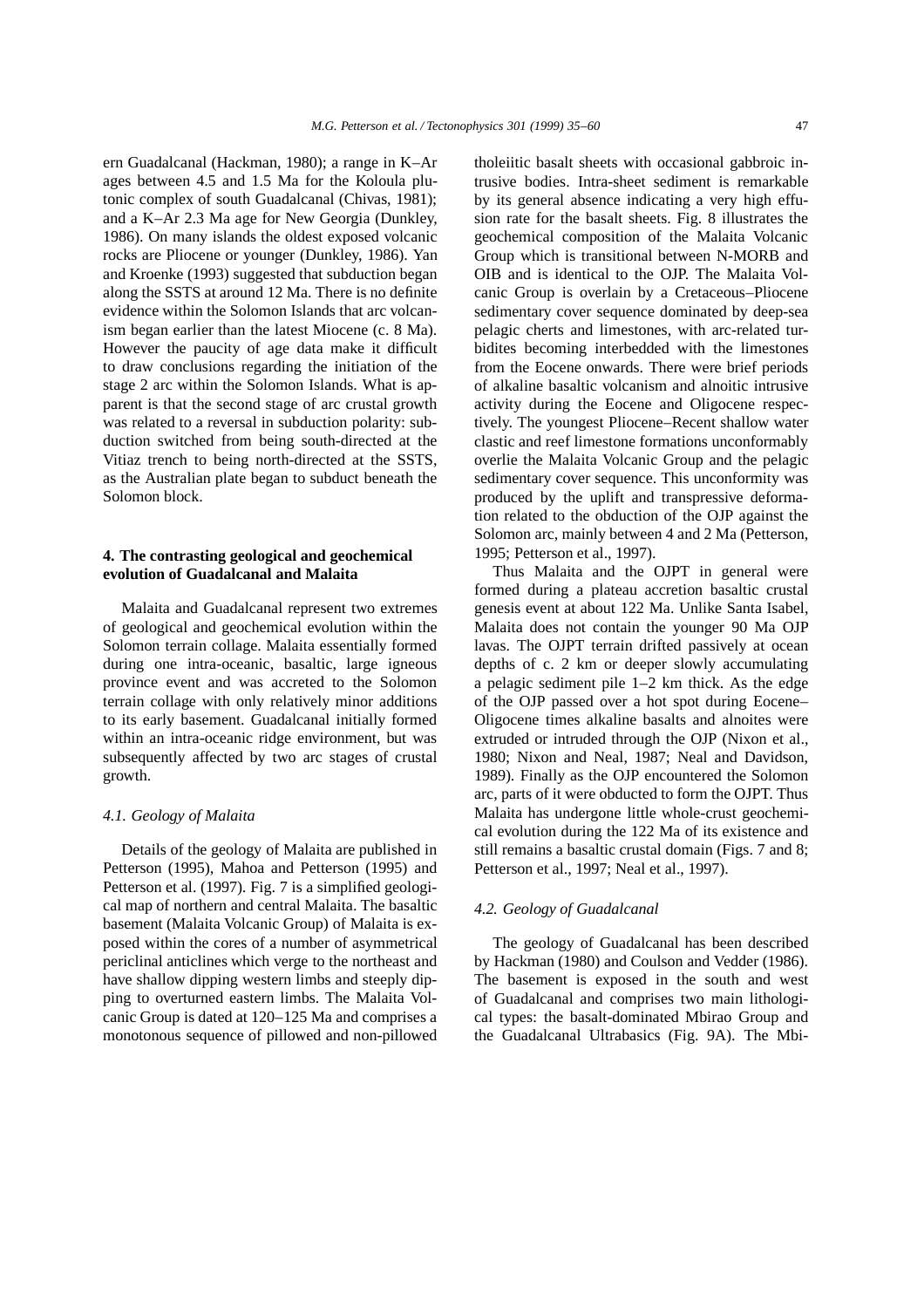

Fig. 7. Simplified geological map of northern and central Malaita. See text for details.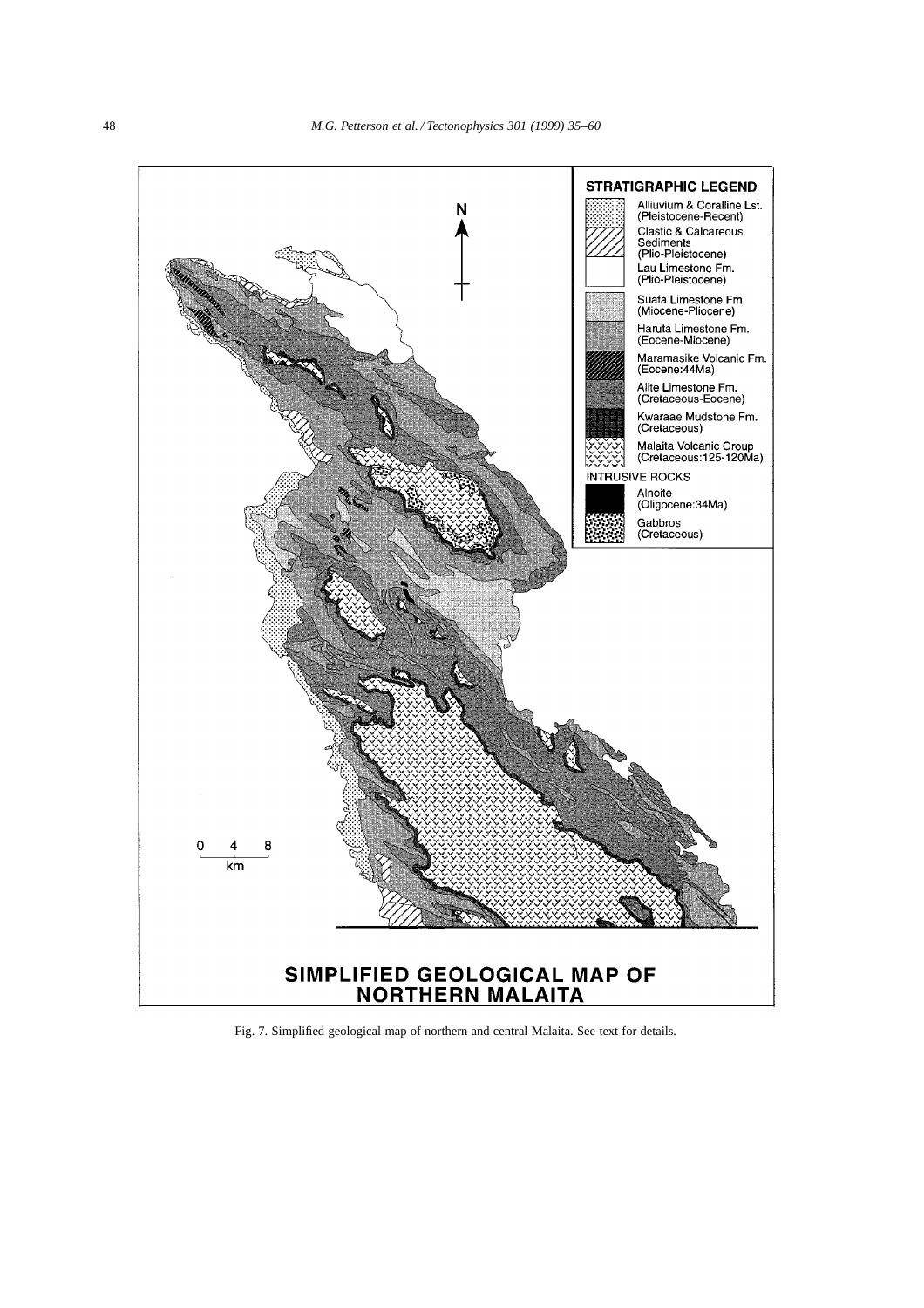

Fig. 8. Multi-element plot (normalised relative to primitive mantle after Sun and McDonough, 1989) of basalts from Malaita (samples labelled *ML*, *Malaita A* and *Malaita C-G*) and samples from the Ocean Drilling project (*ODP*). Also included are the compositions of N-MORB, Ocean Island Basalt (*OIB*) and a *BHVO-1* standard reference sample. Note the identical composition of Malaitan basalts relative to basalts sampled by the ODP. Malaitan samples have greatly extended the database for the OJP by providing a thick (up to 4 km) section through the upper OJP crust: sample ML 475 is the most MgO-rich sample (9.99%) yet obtained from the OJP (Neal et al., 1997).

rao Group is a sequence dominated by basalt lavas and sheets with interbedded cherts and pelagic limestones and intrusive dolerite dykes and sills and larger gabbroic intrusive bodies. A gabbro sample from the Mbirao Group has yielded a K–Ar age of  $92 \pm 20$  Ma (Hackman, 1980). The Guadalcanal Ultrabasics comprise a series of ultramafic bodies which are predominantly harzburgitic in composition with associated anorthosites and a variable sequence of serpentinites.

The post-basement sequence of Guadalcanal is up to 6000 m thick (Fig. 9A and B). The oldest unit within this sequence is the Oligocene–Miocene Suta Volcanics (and related Poha Diorite which has yielded a K–Ar age of  $24.4 \pm 0.3$  Ma, Chivas, 1981) which are a variable sequence of porphyritic basaltic andesites to andesites with associated volcaniclastic material, much of which was redeposited to form thick turbidite units such as the Kavo Greywacke

Beds. Contemporary reef limestones are preserved in formations such as the Mbonehe and Mbetilonga limestones. Oligocene–Miocene rocks are exposed in central-southern and west Guadalcanal (Fig. 9B). The Plio–Pleistocene deposits of Guadalcanal are dominated by the Gallego (west Guadalcanal) and Gold Ridge (central Guadalcanal) Volcanics and related reworked epiclastic sediments, such as the Lungga Beds, and Toni Formation. The Gallego and Gold Ridge Volcanics are dominated by basaltic andesitic to dacitic pyroclastic flows and lavas with associated diorite–granitoid intrusions. The epiclastic formations consist of volcanic conglomerates, breccias, sandstones and finer-grained units. The Gallego Volcanics have yielded one K–Ar age of  $6.4 \pm 1.9$ Ma (Hackman, 1980). The Pliocene Mbokokimbo Formation of central-east Guadalcanal comprises a variable sequence of siltstones, mudstones and shales with smaller volumes of sandstones and conglomer-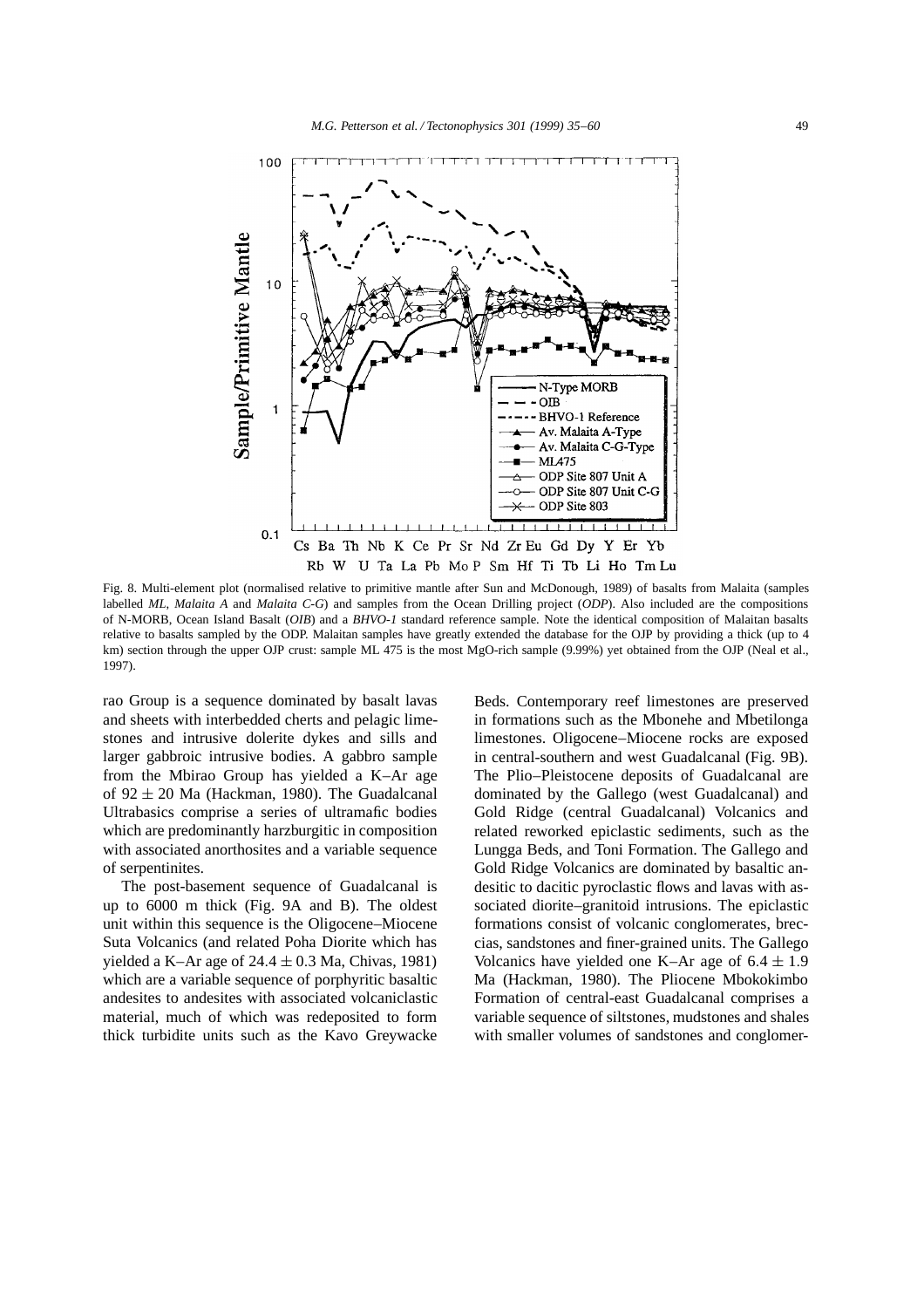

Fig. 9. The geological evolution of Guadalcanal with snapshots of the geology formed during: (A) Cretaceous–Early Tertiary times; (B) Oligocene–Late Miocene times; and (C) Late Miocene–Holocene times. The oldest rocks of Guadalcanal are exposed mainly in the south and comprise Cretaceous basalt and ultrabasic rocks (the Mbirao Group and Guadalcanal Ultrabasics). The Early Tertiary rocks are represented by the porphyritic andesite-basaltic andesites of the Suta Volcanics together with associated plutonic rocks (e.g. the Poha Diorite) and volcaniclastic/epiclastic rock sequences. Early Tertiary–Late Miocene rocks are exposed in central-west Guadalcanal. The Late Miocene–Holocene rock sequences are dominated by intermediate–acid volcanic–plutonic sequences in central-west and south Guadalcanal (e.g. the Gallego Volcanics), fine-grained mud rocks in central-east Guadalcanal (the Mbokokimbo beds) and up to 800 m of raised coralline terraces (the Honiara beds) and thick alluvial plains in north-central Guadalacanal. The vertical line drawn through Guadalcanal is the 160º line of longitude, indicating the north–south direction. Map data from Coulson and Vedder, 1986.

ates. The Mbokokimbo Formation exhibits complex facies relationships and contains both deep-water pelagic foraminiferal and shallow-water varied benthonic fauna (e.g. foraminifera, bivalves, etc.). The multi-intrusive, mineralised, and diorite dominated Koloula Complex crops out in south-central Guadalcanal and has been dated at between 4.5 and 1.5 Ma (Chivas, 1981). Quaternary and Recent sedimentation is dominated by the voluminous alluvial deposits of the Guadalcanal plains of central-north Guadalcanal, and the spectacular raised coralline reefs of the Honiara Beds which rise in a series of raised terraces to 800 m above sea level. Plio– Pleistocene and Recent deposits are exposed mainly in west and central-north Guadalcanal.

Figs. 10 and 11 illustrate the variable compositions of the Guadalcanal basement (Mbirao Volcanics), the second stage arc lavas (Suta Volcanics) and the second stage volcanic and intrusive rocks (Gallego Volcanics and Koloula Complex). These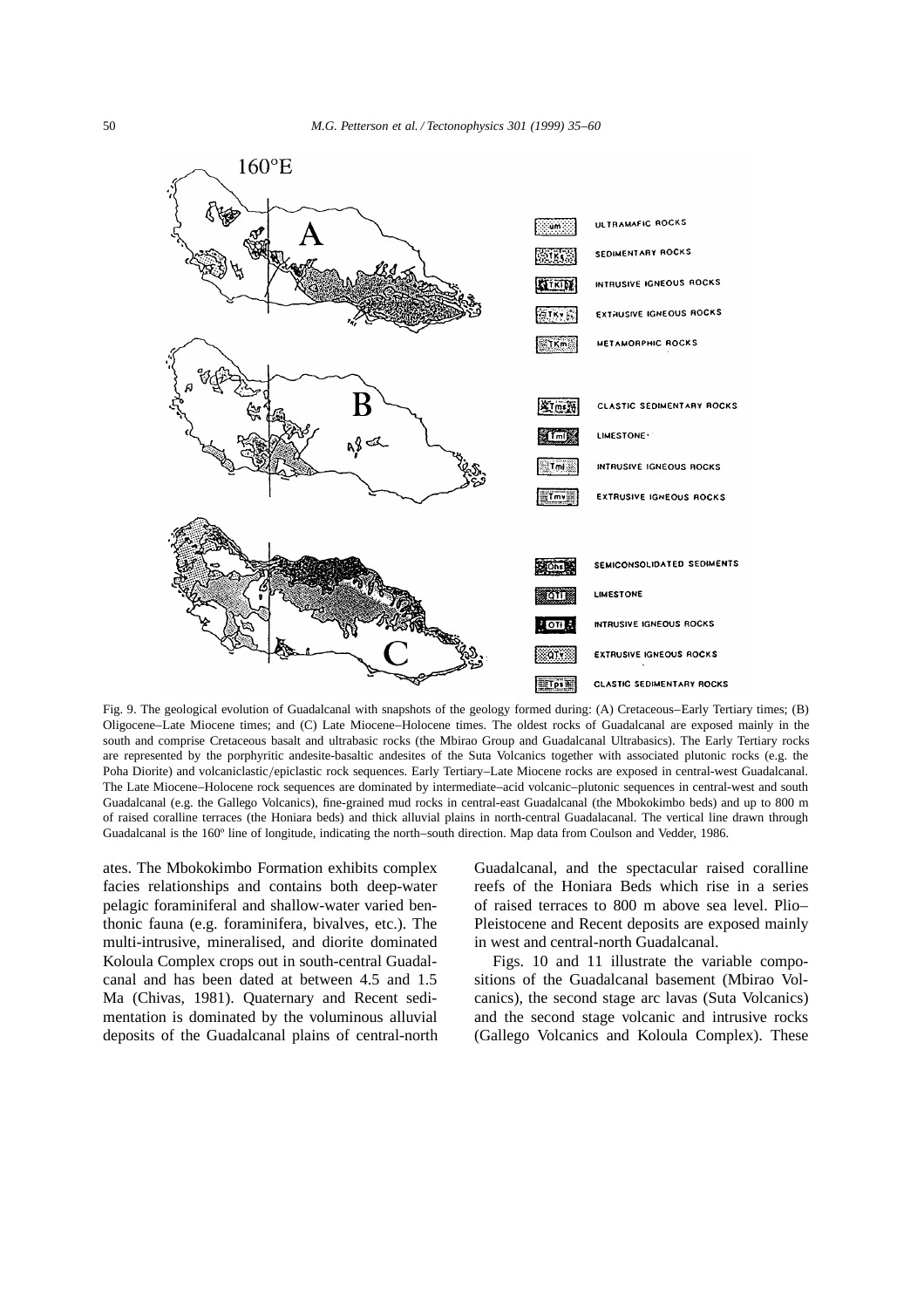

Fig. 10. Primitive normalised (after Sun and McDonough, 1989) multi-element plots for samples from the Guadalcanal basement (Cretaceous Mbirao Volcanics); stage 1 arc (Oligocene–Miocene Suta Volcanics) and stage 2 arc (Miocene–Pliocene Gallego Volcanics and Koloula diorite). Note the relatively flat trace element trends of the basalt-dominated basement and the typical arc signatures of the stage 1 and 2 arc rocks (e.g. relative depletions in Nb TiO<sub>2</sub> and Y and enrichments in Rb,  $K<sub>2</sub>O$  and Sr). The second stage arc rocks are more silicic and evolved relative to stage 1 arc rocks demonstrating a general evolution towards more evolved compositions with time within the Solomon arc (see also Fig. 11).



Fig. 11. Sr-TiO<sub>2</sub> scatter plot for Guadalcanal samples from basement (Cretaceous Mbirao Volcanics); stage 1 arc (Oligocene– Miocene Suta Volcanics) and stage 2 arc (Miocene–Pliocene Gallego Volcanics and Koloula Diorite) rocks. There is a temporal evolution towards more evolved silicic compositions within the Solomon arc. Symbols as for Fig. 10.

figures illustrate the progressive evolution of the magmatic chemistry of Guadalcanal with time from an oceanic basalt-dominated basement to highly evolved arc sequences. The most evolved chemistries are associated with the youngest arc magmas following the general arc trend of increasing acidity of arc magmas with time (e.g. Gill, 1981). The variable geochemistry of magmas with time and the complex volcano-sedimentary units present on Guadalcanal contrast markedly with the much more homogeneous basalt and deep-sea dominated geology of Malaita and emphasise the most marked contrast in terrains within the Solomon terrain collage.

#### **5. Conclusions and discussion**

### *5.1. Tectonic development of Solomon Islands since the Cretaceous*

Figs. 12–15 and Tables 2 and 3 summarise the key developments in the evolution and accretion of the Solomon terrain collage.

The OJPT and SSMT Cretaceous basement terrains formed within distinctly different intra-oceanic settings, at considerable distance from one another. The OJPT formed as part of the largest-scale ocean plateau building episode in the Pacific, resulting from plume-related igneous activity either within a ridge or off-ridge, intra-oceanic setting. Fig. 13 gives one possible OJP tectonic setting with the OJP plume rising beneath an active axial rift and incorporating material from a number of source regions within the mantle. There is no evidence that the OJP ever formed a subaerial edifice (Saunders et al., 1993; Petterson, 1995; Petterson et al., 1997; Neal et al., 1997). The OJP formed during two major magmatic episodes dated at 122 and 90 Ma (Mahoney et al., 1993; Neal et al., 1997). We envisage the SSMT as forming within a more 'normal' ocean ridge setting. The SSMT subsequently formed the tholeiitic root or basement to an island arc. The time period between the formation of the OJPT and SSMT and the initiation of the stage 1 Vitiaz arc (Cretaceous– Eocene) was dominated by passive, deep-sea, pelagic sedimentation.

During the Eocene the Pacific plate began to subduct southwards producing the stage 1 Vitiaz arc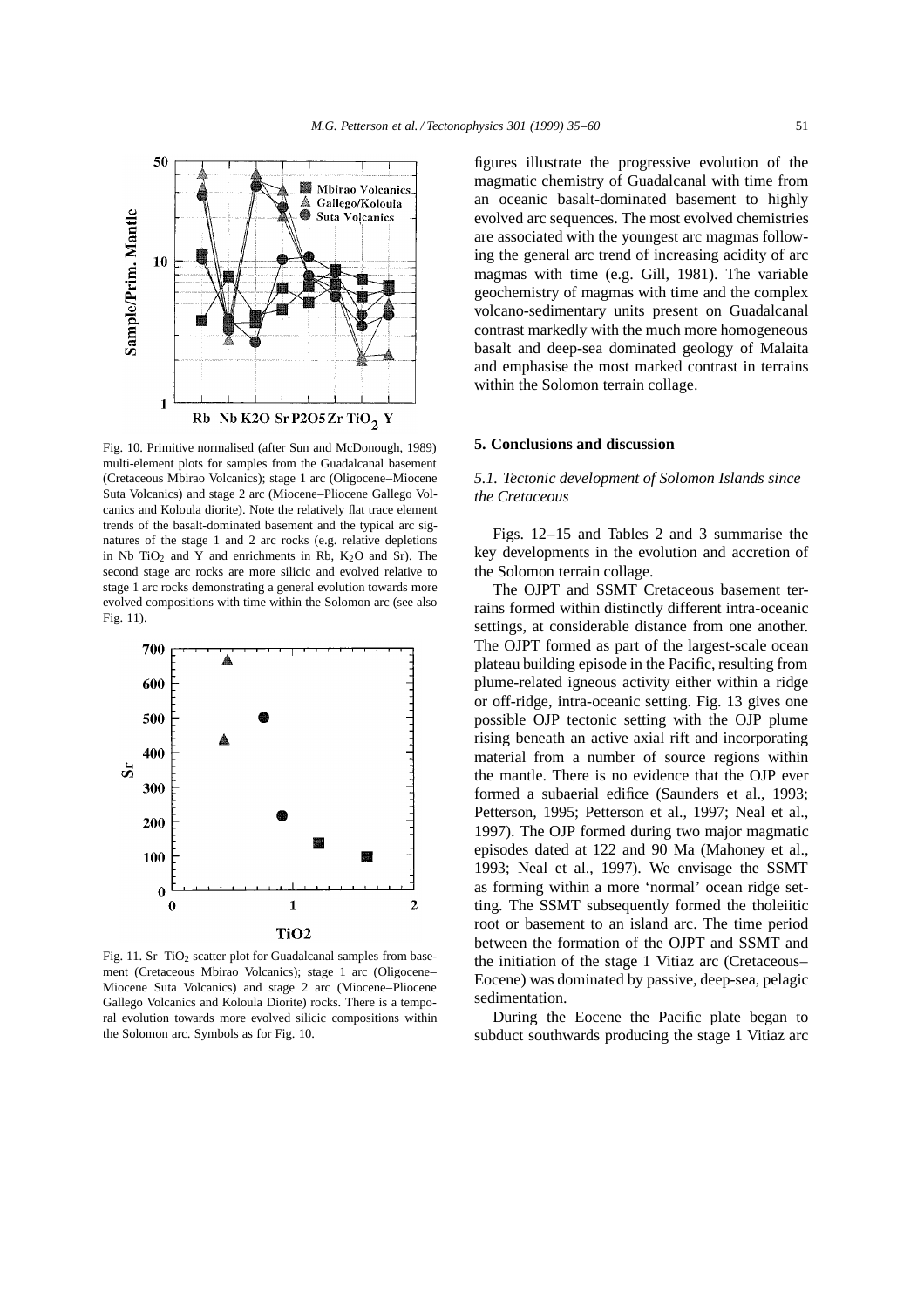

Fig. 12. Tectonic model for the evolution of the Solomon terrane collage from Eocene times. (Reproduced from Babbs, 1997.)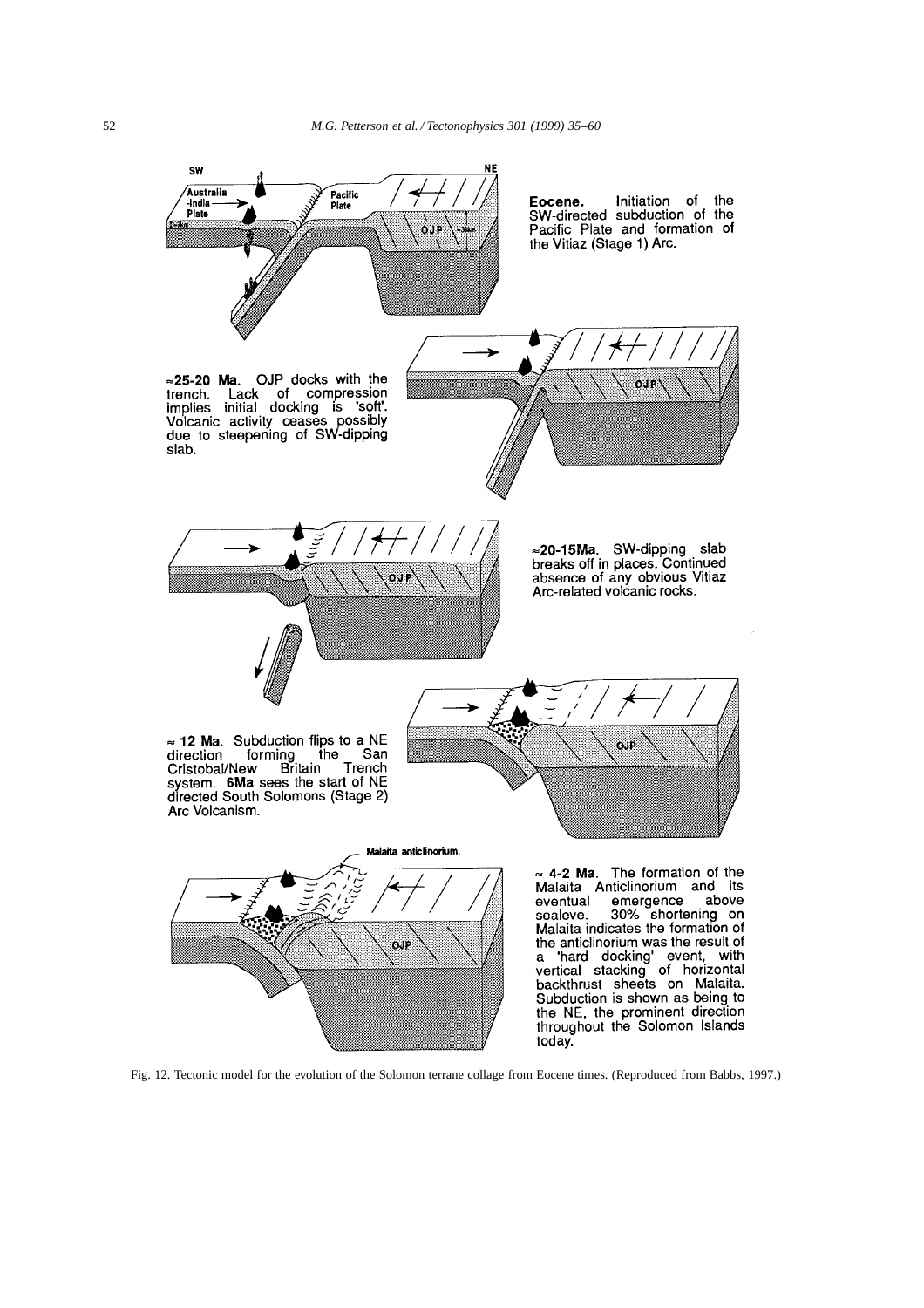

Fig. 13. Possible axial rift/ridge centred model for the Ontong Java Plateau (OJP) plume. In this model a very high-volume, deep-rooted, mantle plume entrains mantle material from a variety of source regions and accretes plateau basalt material to an incipient OJP. Alternatively the OJP plume could have surfaced within an off-ridge setting. Geological evidence suggests that despite the very large scale of the OJP plume it did not produce a plateau structure which rose above sea level, and was probably restricted to deep ocean topographic levels (Saunders et al., 1993; Petterson et al., 1997; Neal et al., 1997). (Reproduced from Babbs, 1997.)

and commencing a major stage of crustal genesis (Fig. 12). This period of arc magmatism began to change the essentially basaltic composition of the SSMT to a more intermediate one, and produced the bulk of the Central Solomon Terrain. Arc magmatism occurred within fore-arc and back-arc environments. Stage 1 Vitiaz arc development was fundamental in creating a block of evolved sialic material within an intra-oceanic environment. The Eocene and Oligocene also saw renewed activity associated with the OJP, as Eocene alkalic basalts were extruded, possibly building submarine seamount structures (Tables 2 and 3; Fig. 7; Petterson et al., 1997) and subsequently ?plume-related alnoite diatremes intruded the OJP. This period of intra-OJP magmatism may have been related to the arching of the OJP as it approached the Vitiaz trench (Coleman and Kroenke, 1981).

The bulk of the Makira terrain formed between the Cretaceous and Oligocene and by the accretion of plume- and normal ocean ridge-basalts. Southdirected subduction at the Vitiaz trench ceased dur-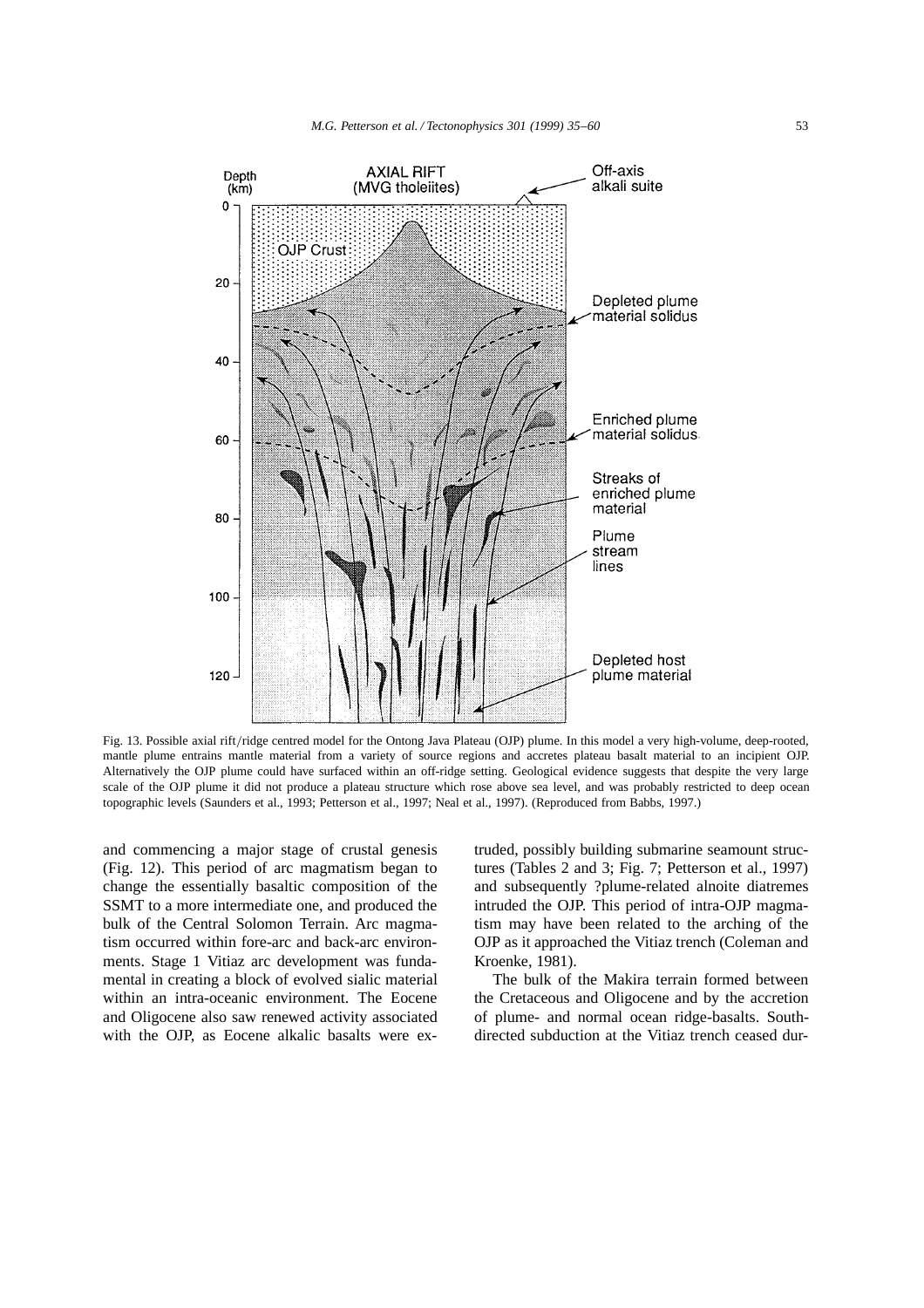

Fig. 14. Models for the obduction of the OJP and ocean plateaus. Petterson et al. (1997) suggested the model depicted in (a) which shows the OJP splitting in two with the upper parts obducting, and the lower parts subducting southwards on and beneath the arc. This model was designed to explain the NE vergence of Malaitan structures and late SW-verging thrust structures imaged within the Malaita anticlinorium (Kroenke, 1995). An alternative model which may more plausibly explain recently acquired geophysical data (e.g. Miura et al., 1996; Mann et al., 1998) is presented in (c). On collision with the Solomon arc the upper portions of the OJP become imbricated and thrust northwards with the North Solomon (Vitiaz) trench marking the junction between imbricated and non-imbricated OJP crust. The Solomon arc is thrust northwards over imbricated OJP crust whilst deeper OJP crust is subducted. (b) and (d) (latter based on the Caribbean/Aruba example of Beets et al., 1984) depict a possible future scenario where subduction back-steps causing subduction fluids to impregnate the lower parts of the OJP crust causing garnet granulite and eclogite formation (Saunders et al., 1996): the resulting higher densities may encourage more wholesale plateau subduction. Figure based on Saunders et al. (1996).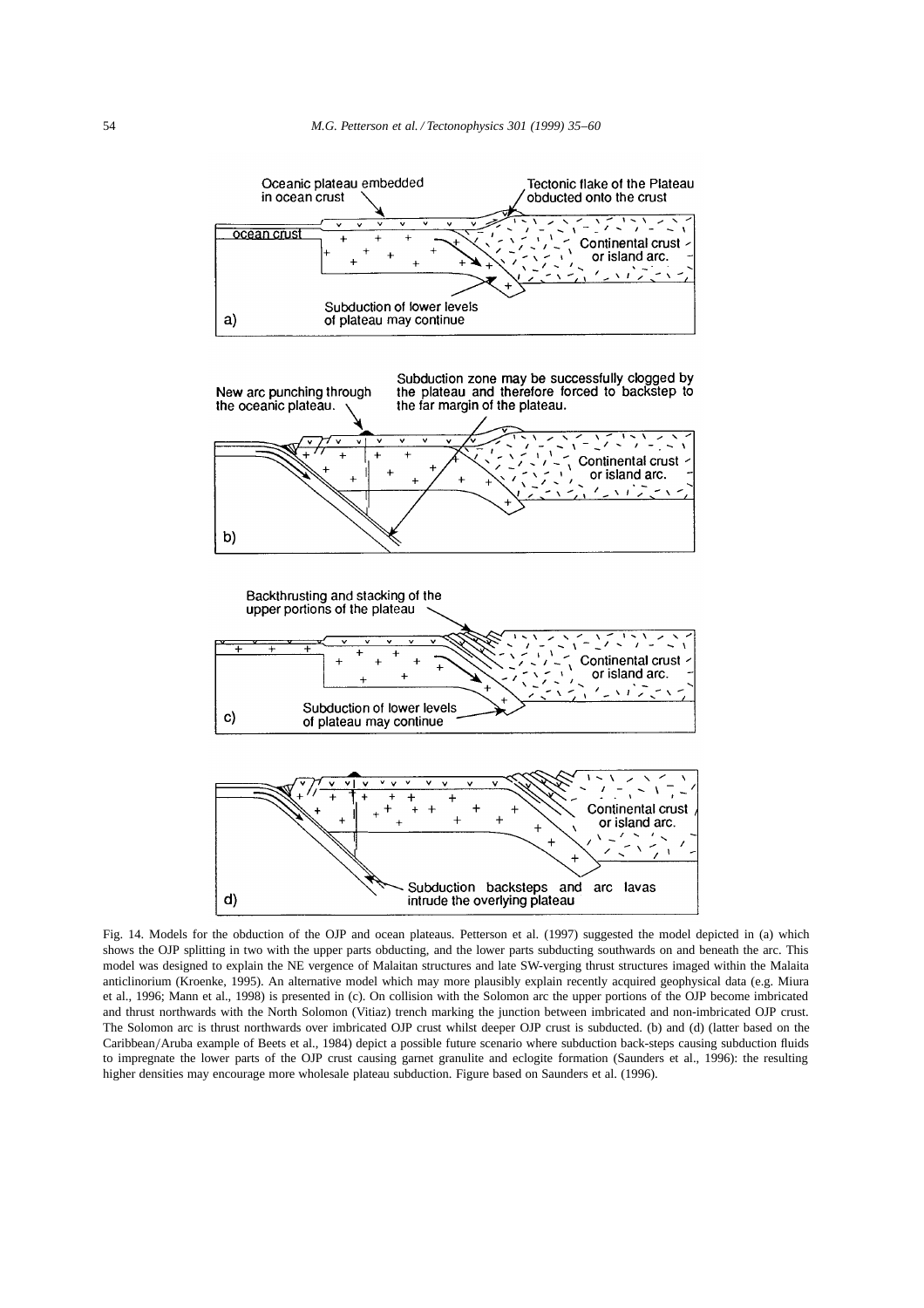

Fig. 15. Detailed accretion model for the OJP-Solomon arc collision. The compressional 'hard docking' event causes by an increase in the coupling between the Solomon<br>block and the OJP began at around 4 Ma, resulting in th asymmetrical fold vergence predominates towards the NE on Malaita, with NW-SE axial planes (X-X'). Later-stage SW-directed backthrusting could be the result of small pop-up structures within the anticlinorium. Insert shows NE-verging thrusting in the OJP and its overlying sedimentary sequence offshore on the anticlinorium (Kroenke, 1972). (Reproduced from Babbs, 1997.)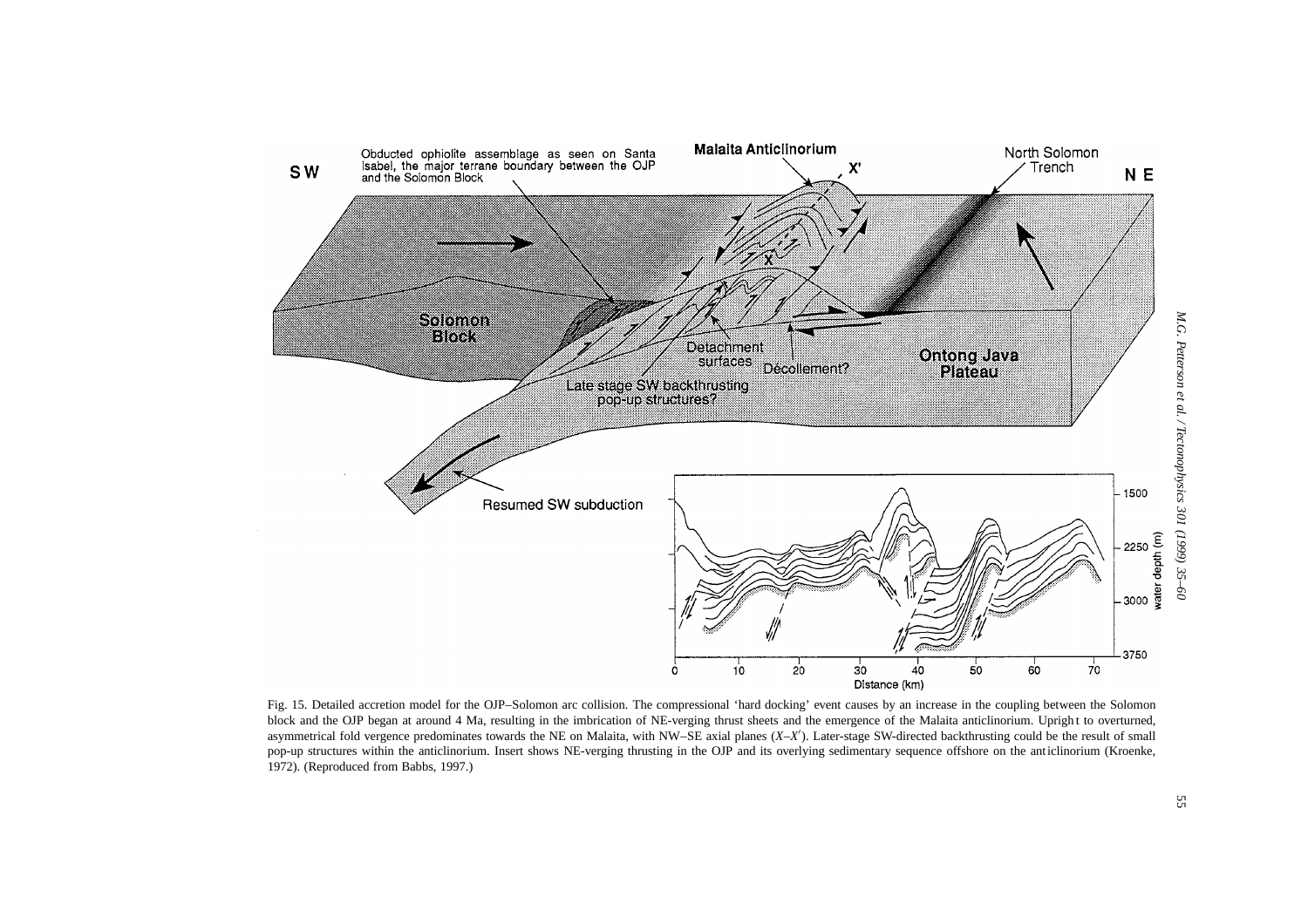ing the Early Miocene as the OJP encroached the trench and choked the subduction zone (Fig. 12). Evidence from Malaita suggests that this initial collision was of a 'soft docking' nature with little compressional deformation (Sopacmaps, 1994; Kroenke, 1995; Petterson et al., 1997; Neal et al., 1997). Continued, intermittent southwest-directed subduction is demonstrated by (a) the presence of Miocene– Pliocene volcanic rocks on Choiseul which are most likely linked to subduction at the Vitiaz trench, (b) seismic data for the area around Santa Isabel, Malaita, and Makira, and (c) recent swath mapping data from east of Makira, (Cooper and Taylor, 1984; Sopacmaps, 1994; Miura et al., 1996; Mann et al., 1998). However, the predominant subduction zone switched from the Vitiaz to the SSTS during Late Miocene times (possibly at around 8–6 Ma in the Solomon Islands area) and changed polarity becoming northeast-directed (Fig. 12). Thus the Australian plate now subducts beneath the Pacific plate and what used to be back-arc is now fore-arc (e.g. Makira).

The subduction of young  $(< 5$  Ma) Woodlark basin ocean crust produced a spectrum of unusual magmatic compositions (e.g. high-Mg ultrabasic lavas, high-Na–high-Ti basalts; Johnson et al., 1987; Crook and Taylor, 1994), leaky transform fault arc magmatism on the downgoing plate (e.g. the calc alkaline material present within the Woodlark basin; Crook and Taylor, 1994), an anomalously small arc– trench gap (e.g. the active Kavachi volcano is only 30 km from the subduction zone, Fig. 2), and rapid uplift rates along the frontal arc (e.g. Guadalcanal and Makira). This second and latest stage of arc activity has resulted in: (1) a second major stage of arc crustal growth within the tholeiitic basement  $+$ stage 2 Vitiaz arc SSMT; (2) new arc additions to the stage 1 arc-dominated CST; (3) sialic crustal growth within the basic Makira Terrain; and (4) the generation of new juvenile crust to the Solomon block, namely the New Georgia Terrain.

#### *5.2. Accretion of the Ontong Java Plateau Terrain*

Petterson (1995), Petterson et al. (1997) and Neal et al. (1997) suggest that whilst an initial 'soft docking' between the OJP and the Solomon arc may have occurred at c. 25–20 Ma (Fig. 12), the main 'hard docking' collision occurred around 4–2 Ma and is continuing today (Miura et al., 1996; Mann et al., 1998). The exact mechanism of accretion is a subject of ongoing debate and research (Miura et al., 1996; Mann et al., 1998) and it is useful in this paper to review possible accretion models (e.g. Fig. 14). Fig. 14a presents the obduction model suggested by Petterson et al. (1997) in which the OJP splits in two with deeper portions being subducted whilst shallower portions are obducted onto the Solomon arc. The SW-directed obduction in this model occurs after a period of NE-directed folding and detachment of the upper 4–10 km of OJP crust. The model presented in Petterson et al. (1997) was designed to explain both the NE-vergent folds present on Malaita (Petterson, 1995; Petterson et al., 1997) and late SW-directed thrusts imaged within the Malaita anticlinorium as imaged by the 1994 Sopacmaps surveys (Kroenke, 1995). Fig. 14b illustrates a possible future scenario in which the present collisional axis between the OJP and the Solomon arc becomes jammed and subduction backsteps to the edge of the OJP plateau. Fig. 14b is based partly on the Beets et al. (1984) model of the Caribbean plateau obduction based on data from Aruba (situated off the coast of Venezuela) which provide evidence for a younger arc sequence punching its way through obducted ocean plateau lavas (Fig. 14d). Such a scenario could theoretically cause hydrous subduction fluids to be introduced to the lower portions of the overlying OJP (or Caribbean plateau) crust transforming the lower crust into highdensity garnet granulite or eclogite which may result in more wholesale subduction of the ocean plateau (e.g. Saunders et al., 1996). One model for OJP accretion which may more easily explain geophysical data recently acquired by Miura et al. (1996) Mann et al. (1998) and K. Suyehiro (pers. commun.) than the model presented in Petterson et al., 1997 is presented in Figs. 12 and 14b, and Fig. 15. Fig. 15 suggests that as the OJP approaches the Solomon arc and as compression increases the upper? 4–10 km becomes detached from deeper OJP crust and forms a series of NE-directed imbricate structures with accompanying large-scale asymmetrical NEvergent folds as described from Malaita (Petterson, 1995; Petterson et al., 1997). In this model the North Solomon trench is envisaged as the boundary be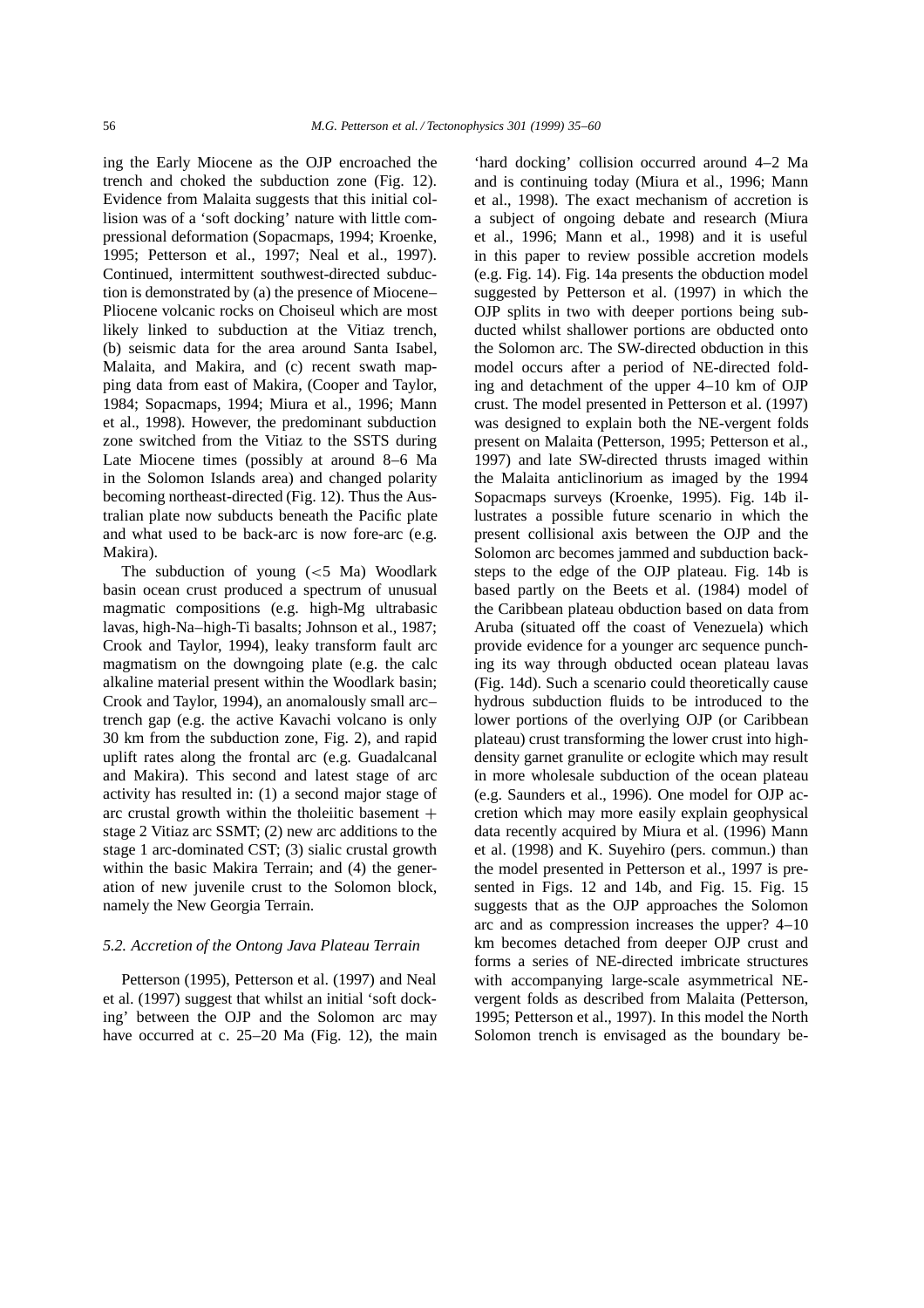tween detached and accreted OJP and OJP which is relatively unaffected by the plateau–arc collision. The intra-island Kaipito–Korighole fault exposed on Santa Isabel marks the only known subaerial exposure of the OJP–Solomon arc terrane (sensu stricto) boundary which has overthrust deep arc basement over accreted OJP crust.

# *5.3. General principles of intra-oceanic tectonic development*

This paper highlights some of the general tectonic processes which have caused the present-day Solomon block to have been generated from the mantle and become amalgamated to its present form. The Solomon block terrain model allows a detailed analysis to be made of the tectonic evolution of the Solomon Islands. The following points are proposed relating to intra-oceanic tectonics, based on the Solomon Islands example:

(1) The basic roots or basement to a collage of arc terrains may be derived from a number of distinct oceanic environments, including non-arc related ones: e.g. plateau and MORB-like ocean crust.

(2) Oceanic plateaus may not obduct in their entirety, but may split into an upper, obductable layer and a lower subductable layer (e.g. Petterson et al., 1997). Which part obducts and which part subducts depends on the structure and composition of individual plateaus, the age of the plateau at the time of docking (as this affects the elevation of plateau crust (e.g. Neal et al., 1997), and the local tectonic setting.

(3) When plateaus obduct they may form a series of allochthonous blocks (e.g. Mann et al., 1998).

(4) An ocean plateau–arc docking need not necessarily be a highly compressional event. It appears that in the Solomons case there was a significant time lag between 'soft' and 'hard' docking events (Petterson et al., 1997).

(5) Switches in subduction polarity may not be a rare tectonic occurrence.

(6) A number of discrete plume-related events separated in time and space may be recorded within a terrain collage.

(7) Subduction zones may continue to be active, at least locally, for many millions of years after their main period of activity has ceased. This rejuvenation

in subduction activity may produce two subduction zones with opposing polarities.

(8) Fold vergence and thrust directions may change with time as subduction polarities and related collisional vectors change (Petterson et al., 1997).

(9) Subduction of very young crust may produce a number of phenomena including unusual magma compositions, leaky fault systems within the downgoing subducting plate, small arc–trench gaps, and high rates of frontal arc uplift. This could produce widely differing levels of exposure within a single arc terrain, and large volumes of epiclastic materials which will survive as basin fills.

(10) Careful mapping and dating of ancient arc collages are required in order to reveal discrete periods of arc growth across the terrain collage.

#### **Acknowledgements**

The authors would like to thank the government and people of the Solomon Islands who have allowed research work to be undertaken within their national and tribal land and sea boundaries. We also acknowledge the tremendous efforts of all officers at the Mines and Minerals Resources Division of the Solomon Islands government who have helped in our research endeavours. Professor Hugh Davies and an anonymous reviewer are thanked for greatly improving early drafts of the manuscript.

#### **References**

- Auzende, J.M., Collot, J.-Y., Gracia, Y., Geli, L., Ondreas, H., Eissen, J.-P., Larue, M.B., Olisukulu, C., Tolia, D., Biliki, N., 1994. Evidence for sinistral strike slip deformation in the Solomon Islands arc. Geo-Mar. Lett. 14, 232–237.
- Auzende, J.M., Kroenke, L., Collott, J.-Y., Lafoy, Y., Pelletier, B., 1996. Compressive tectonism along the eastern margin of Malaita Islands (Solomon Islands). Mar. Geophys. Res. 18, 289–304.
- Babbs, T.L., 1997. Geochemical and Petrological Investigations of the Deeper Portions of the Ontong Java Plateau: Malaita, Solomon Islands. PhD Thesis, University of Leicester.
- Beets, D.J., Maresch, W.V., Klaver, G.T., Mottana, A., Bocchio, R., Beunk, F.F., Monen, H.P., 1984. Magmatic rock series and high pressure metamorphism as constraints on the tectonic history of the southern Caribbean. Geol. Soc. Am. Bull. 162, 98–130.
- Bercovici, D., Mahoney, J.J., 1994. Double flood basalts and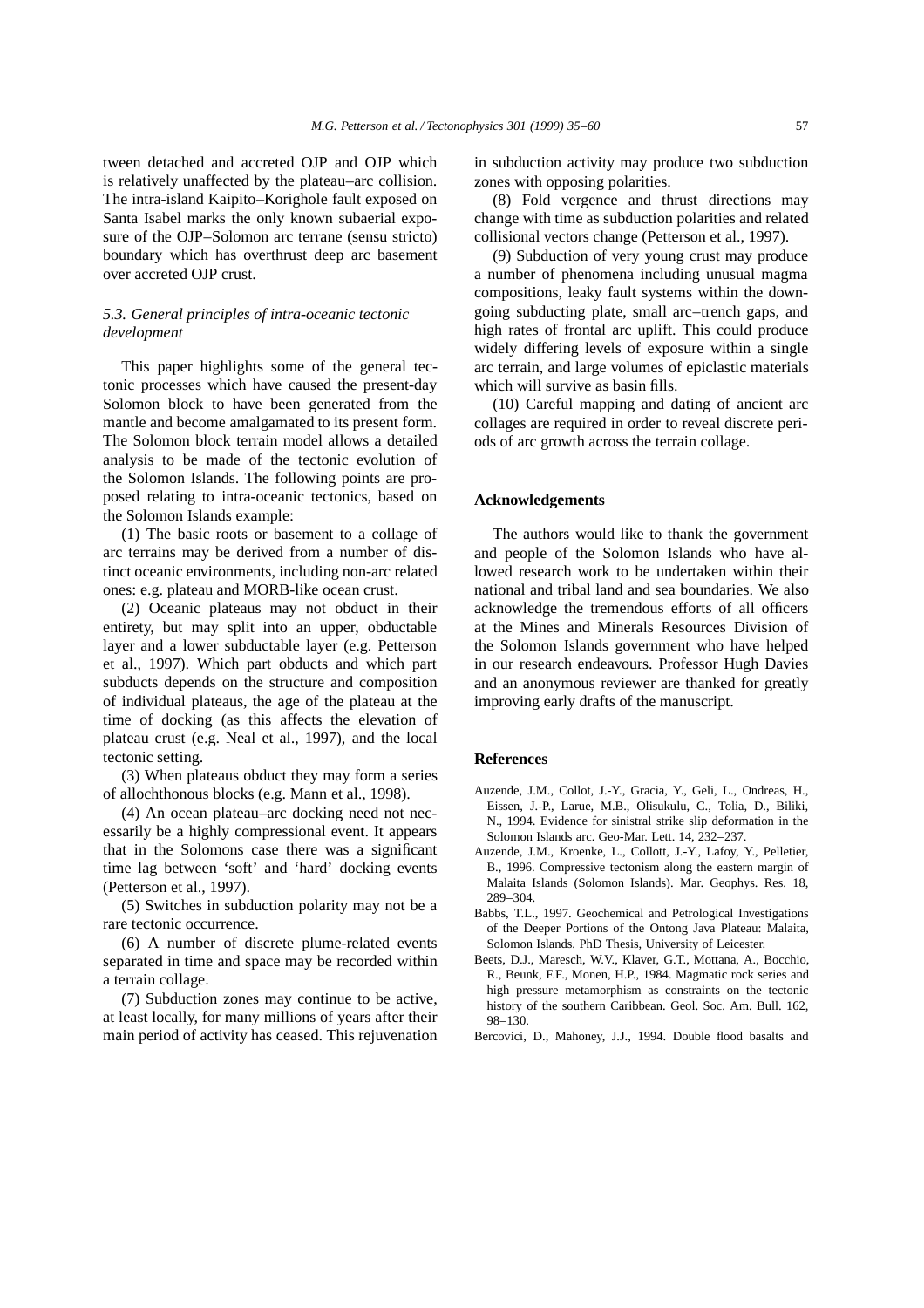plume head separation at the 660 km discontinuity. Science 266, 1367–1369.

- Chivas, A.R., 1981. Geochemical evidence for magmatic fluids in porphyry copper mineralization, Part 1. Mafic silicates from the Koloula Igneous Complex. Contrib. Mineral. Petrol. 78, 389–403.
- Coffin, M.F., Eldholm, O., 1994. Igneous provinces: crustal structure, dimensions, and external consequences. Rev. Geophys. 32, 1–36.
- Coleman, P.J., 1965. Stratigraphical and structural notes on the British Solomon Islands with reference to the first geological map, 1962. Report No. 29, British Solomon Islands Geological Record Vol. 2, 1959–1962, pp. 17–33.
- Coleman, P.J., 1966. The Solomon Islands as an island arc. Nature 211, 249–251.
- Coleman, P.J., 1970. Geology of the Solomon and New Hebrides Islands, as part of the Melanesian Re-entrant, SW Pacific. Pac. Sci. 24, 289–314.
- Coleman, P.J., 1989. Petroleum potential of Solomon Islands, SW Pacific. Ministry of Natural Resources, Honiara, Solomon Islands, Published by Bureau of Mineral Resources, Canberra, 24 pp.
- Coleman, P.J., Kroenke, L.W., 1981. Subduction without volcanism in the Solomon Islands Arc. Geo-Mar. Lett. 1, 129– 134.
- Cooper, P.A., Taylor, B., 1984. The spatial distribution of earthquakes, focal mechanisms, and subducted lithosphere in the Solomon Islands. In: Taylor, B., Exon, N.F. (Eds.), Marine Geology, Geophysics, and Geochemistry of the Woodlark Basin–Solomon Islands. Circum-Pacific Council for Energy and Mineral Resources, Earth Science Series Vol. 7, pp. 67– 88.
- Coulson, F.I., Vedder, J.G., 1986. Geology of the central and western Solomon Islands. In: Vedder, J.G., Pound, K.S., Boundy, S.Q. (Eds.), Geology and Offshore Resources of Pacific Island Arcs–Central and Western Solomon Islands. Circum-Pacific Council for Energy and Mineral Resources, Earth Science Series Vol. 4, pp. 59–87.
- Crook, K.A.W., Taylor, B., 1994. Structural and Quaternary tectonic history of the Woodlark triple junction region, Solomon Islands. Mar. Geophys. Res. 16, 65–89.
- Danitofea, S., 1981. The geology of Ulawa Island, Solomon Islands. Report G6, Geology Division, Ministry of Natural Resources, Honiara, Solomon Islands, 56 pp.
- Davis, G.L., 1977. The ages and uranium contents of zircons from kimberlites and associated rocks. Extended Abstracts, 2nd International Kimberlite Conference, Santa Fe, N.M.
- Dunkley, P.N., 1983. Volcanism and the evolution of the ensimatic Solomon Islands Arc. In: Shimozuru, D., Yokoyama, A. (Eds.), Arc Volcanism: Physics and Tectonics. Terra, Tokyo, pp. 225–241.
- Dunkley, P.N., 1986. Geology of the New Georgia Group, Solomon Islands. British Geological Survey Overseas Directorate, British Technical Cooperation Project, Western Solomon Islands Geological Mapping Project No 21, Report MP/86/6.
- Furumoto, A.S., Webb, J.P., Odegard, M.E., Hussong, D.M.,

1970. Seismic studies on the Ontong Java Plateau. Tectonophysics 34, 71–90.

- Gill, J.B., 1981. Orogenic Andesites and Plate Tectonics. Springer-Verlag, Berlin, 358 pp.
- Hackman, B.D., 1980. The geology of Guadalcanal, Solomon Islands. Overseas Memoir of the Institute of Geological Sciences 6, 115 pp.  $+$  map.
- Hawkins M.P., Barron, A.J.M., 1991. The geology and mineral resources of Santa Isabel, Solomon Islands. Ministry of Natural Resources, Honiara,  $114$  pp.  $+$  maps.
- Hughes, G.W., Turner, C.C., 1976. Geology of southern Malaita. Solomon Islands Geology Division, Bulletin 2, Publication of the Geological Survey Division of the Ministry of Natural Resources, Honiara, Solomon Islands, 80 pp.
- Hughes, G.W., Turner, C.C., 1977. Upraised Pacific ocean floor, southern Malaita, Solomon Islands. Geol. Soc. Am. Bull. 88, 412–424.
- Hussong, D.M., Wipperman, L.K., Kroenke, L.W., 1979. The crustal structure of the Ontong Java and Mahiniki oceanic plateaus. J. Geophys. Res. 84, 6003–6010.
- Johnson, R.W., Tuni, D., 1987. Kavachi, an active forearc volcano in the Western Solomon Islands. In: Taylor, B., Exon, N.F. (Eds.), Marine Geology, Geophysics, and Geochemistry of the Woodlark Basin–Solomon Islands. Circum-Pacific Council for Energy and Mineral Resources, Earth Science Series Volume 7, pp. 89–112.
- Johnson, R.W., Jaques, A.L., Langmuir, C.H., Perfit, M.R., Staudigel, H., Dunkley, P.N., Chappell, B.W., Taylor, S.R., Baekisapa, M., 1987. Ridge subduction and forearc volcanism: petrology and geochemistry of rocks dredged from the Western Solomon Arc and Woodlark Basin. In: Taylor B., Exon, N.F. (Eds.), Marine Geology, Geophysics, and Geochemistry of the Woodlark Basin–Solomon Islands. Circum-Pacific Council for Energy and Mineral Resources, Earth Science Series Volume 7, pp. 155–226.
- Kroenke, L.W., 1972. Geology of the Ontong Java Plateau. PhD Thesis, Hawaii Institute of Geophysics, University of Hawaii, 119 pp., plus maps and seismic sections.
- Kroenke, L.W., 1984. Cenozoic tectonic development of the southwest Pacific. U.N. ESCAP, CCOP/SOPAC Tech. Bull. 6.
- Kroenke, L.W., 1995. A morphotectonic interpretation of SOPACMAPS 1 : 500 000 charts. Central Solomon Islands to southern Tuvalu. SOPAC Tech. Rep. 220, SOPAC, Fiji.
- Kroenke, L.W., Jouannic, C., Woodward, P., 1983. Bathymetry of the South West Pacific; CCOP/SOPAC Suva, Fiji. Ministry of Lands, Energy, and Natural Resources, Honiara, Solomon Islands.
- Mahoa, H., Petterson, M.G., 1995. Stream sediment geochemistry of north-central Malaita: implications for mineral reconnaissance and geological studies. Memoir 2/95, Water and Mineral Resources Division, Ministry of Energy, Water, and Mineral Resources, Honiara, Solomon Islands.
- Mahoney, J.J., Storey, M., Duncan, R.A., Spencer, K.J., Pringle, M., 1993. Geochemistry and geochronology of the Ontong Java Plateau. In: Pringle, M., Sager, M., Sliter, W., Stein, S. (Eds.), The Mesozoic Pacific. Am. Geophys. Union, Geophys. Monogr. 77, 233–261.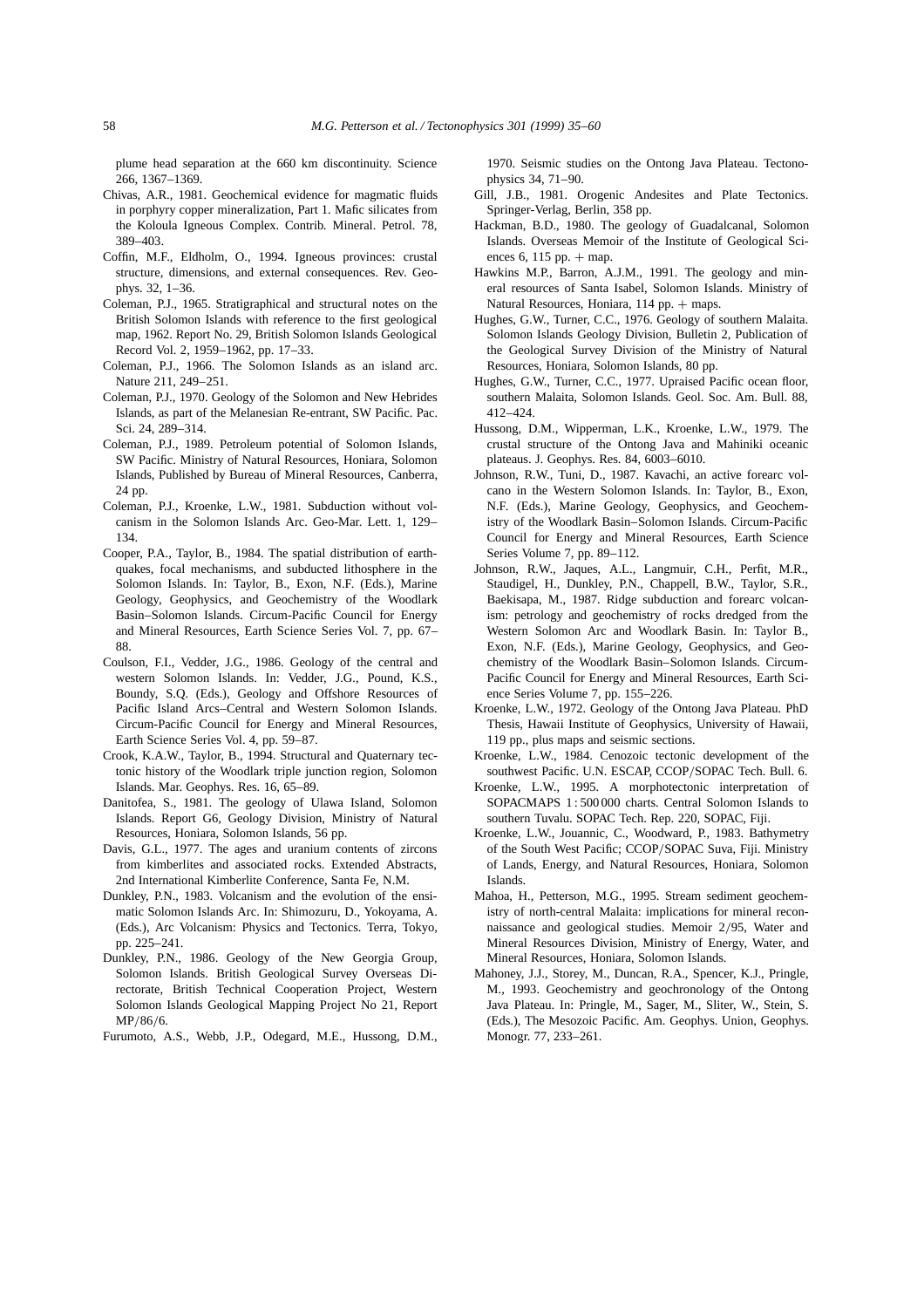- Mann, P., Phinney, E.J., Coffin, M.F., Shipley, T., 1998. Active accretion of the upper crust of the Ontong Java ocean plateau to the Solomon Island arc, southwest Pacific Ocean. Nature (in press).
- Miura, S., Shinohara, M., Takahashi, E., Araki, A., Taira, K., Suyehiro, K., Coffin, M.F., Shipley, T., Mann, P., 1996. Researchers investigate fate of ocean plateaus at subduction zones. Eos 77, 282–283.
- Neal, C.R., Davidson, J.P., 1989. An unmetamorphosed source for the Malaitan alnoite (Solomon Islands): petrogenesis involving zone refining, megacryst fractionation, and assimilation of oceanic lithosphere. Geochim. Cosmochim. Acta 53, 1975–1990.
- Neal, C.R., Mahoney, J.J., Duncan, R.A., Jain, J.C., Petterson, M.G., 1997. The origin, evolution, and ultimate fate of the Ontong Java Plateau, SW Pacific: evidence from exposed plateau basement on Malaita, Solomon Islands. In: Mahoney, J.J., Coffin, M.F. (Eds.), Large Igneous Provinces. Am. Geophys. Union, Geophys. Monogr. 100, 183–216.
- Neef, G., 1979. Cenozoic stratigraphy of Small Ngella Island, Solomon Islands — early Miocene deposition in a forearc basin followed by Pliocene patch reef deposition. N.Z. J. Geol. Geophys. 22, 53–70.
- Neef, G., Plimer, I.R., 1979. Ophiolite complexes on Small Ngella Island, Solomon Islands. Geol. Soc. Am. Bull. 90, 313–348.
- Nixon, P.H., Neal, C.R., 1987. Ontong Java Plateau: deep seated xenoliths from thick oceanic lithosphere. In: Nixon, P.H. (Ed.), Mantle Xenoliths. Wiley, New York, pp. 335–346.
- Nixon, P.H., Mitchell, R.H., Rogers, N.H., 1980. Petrogenesis of alnoitic rocks from Malaita, Solomon Islands, Melanesia. Mineral. Mag. 43, 587–596.
- Perfit, M.R., Langmuir, C.H., Baekisapa, M., Chappell, B., Johnson, R.W., Staudigel, H., Taylor, S.R., 1987. Geochemistry and petrology of volcanic rocks from the Woodlark Basin: addressing questions of ridge subduction. In: Taylor, B., Exon, N.F. (Eds.), Marine Geology, Geophysics, and Geochemistry of the Woodlark Basin–Solomon Islands. Circum-Pacific Council for Energy and Mineral Resources, Earth Science Series Volume 7, pp. 113–154.
- Petterson, M.G., 1995. The geology of north and central Malaita, Solomon Islands (including implications of geological research on Makira, Savo, Isabel, Guadalcanal, and Choiseul between 1992 and 1995). Geol. Mem. 1/95, Water and Mineral Resources Division, Honiara, Solomon Islands.
- Petterson, M.G., Biliki, N., 1995. A volcano-morphological map of the Gallego volcanic field, western Guadalcanal, Solomon Islands. Water and Mineral Resources Division, Ministry of Energy, Water and Mineral Resources. Honiara, Solomon Islands, Tech. Rep.  $TR4/94$ , 15 pp.
- Petterson, M.G., Neal, C.R., Mahoney, J.J., Kroenke, L.W., Saunders, A.D., Babbs, T., Duncan, R.A., Tolia, D., McGrail, B.A., 1997. Structure and deformation of north and central Malaita, Solomon Islands: tectonic Implications for the Ontong Java Plateau–Solomon Arc collision and for the fate of ocean plateaus. Tectonophysics 283, 1–33.

Petterson, M.G., Tolia, D., Papabatu, A., Toba, T., Qopota, C.,

1998. A volcanic hazard of Savo volcano, Solomon Islands, SW Pacific. In: Taylor, P.W. (Ed.), Volcanic Hazards and Emergency Management in the SW Pacific. Tech. Bull. 11, SOPAC, Suva, Fiji (in press).

- Plimer, I.R., Neef, G., 1980. Early Miocene extrusives and shallow intrusives from Small Ngella, Solomon Islands. Geol. Mag. 117, 565–578.
- Pound, K.S., 1986. Correlation of rock units in the central and western Solomon Islands. In: Vedder, J.G., Pound, K.S., Boundy, S.Q. (Eds.), Geology and Offshore Resources of Pacific Island Arcs–Central and Western Solomon Islands. Circum-Pacific Council for Energy and Mineral Resources, Earth Science Series Vol. 4, pp. 89–97.
- Ramsay, W.R.H., Crawford, A.J., Foden, J.D., 1984. Field setting, mineralogy, chemistry, and genesis of arc picrites, New Georgia, Solomon Islands. Contrib. Mineral. Petrol. 88, 386– 402.
- Ridgeway, J., Coulson, F.I.E., 1987. The geology of Choiseul and the Shortland Islands, Solomon Islands. British Geological Survey, HMSO, London, Overseas Memoir 8,  $134$  pp.  $+$  maps.
- Rudnick, R.L., Jackson, I., 1995. Measured and calculated elastic wave speeds in partially equilibrated mafic granulite xenoliths: implications for the properties of an underplated lower continental crust. J. Geophys. Res. 100, 10211–10218.
- Saunders, A.D., Babbs, T., Norry, M.J., Petterson, M.G., Mc-Grail, B.A., Mahoney, J.J., Neal, C.R., 1993. Depth of emplacement of ocean plateau basaltic lavas, Ontong Java Plateau, Malaita, Solomon Islands. Implications for the formations of oceanic LIP's? (abstract). Eos 74, 552.
- Saunders, A.D., Tarney, J., Kerr, A.C., Kent, R.W., 1996. The formation and fate of large igneous provinces. Lithos 37, 81– 95.
- Sopacmaps, 1994. Results of swath mapping surveys in Melanesia. Report Numbers 192 (Central Solomon Trough), 194 (Malaita), and 195 (Melanesian Arc Gap). SOPAC, Suva, Fiji.
- Staudigel, H., McCulloch, M., Zindler, A., Perfit, M., 1987. Complex ridge subduction and island arc magmatism: an isotopic study of the New Georgia forearc and the Woodlark Basin. In: Taylor, B., Exon, N.F. (Eds.), Marine Geology, Geophysics, and Geochemistry of the Woodlark Basin–Solomon Islands. Circum-Pacific Council for Energy and Mineral Resources, Earth Science Series Volume 7, pp. 227–240.
- Sun, S., McDonough, W.F., 1989. Chemical and isotopic systematics of oceanic basalts: implications for mantle composition and processes. In: Saunders, A.D., Norry, M.J. (Eds.), Magmatism in the Ocean Basins. Geol. Soc. London Spec. Publ. 42, 313–345.
- Taylor, B., Exon, N.F., 1987. An investigation of ridge subduction in the Woodlark–Solomons region: introduction and overview. In: Taylor, B., Exon, N.F., (Eds.), Marine Geology, Geophysics, and Geochemistry of the Woodlark Basin– Solomon Islands. Circum-Pacific Council for Energy and Mineral Resources, Earth Science Series Volume 7, pp. 1–23.
- Tejada, M.L.G., Mahoney, J.J., Duncan, R.A., Hawkins, M.P., 1996. Age and geochemistry of basement and alkalic rocks of Malaita and Santa Isabel, southern margin of the Ontong Java Plateau. J. Petrol. 37, 361–394.